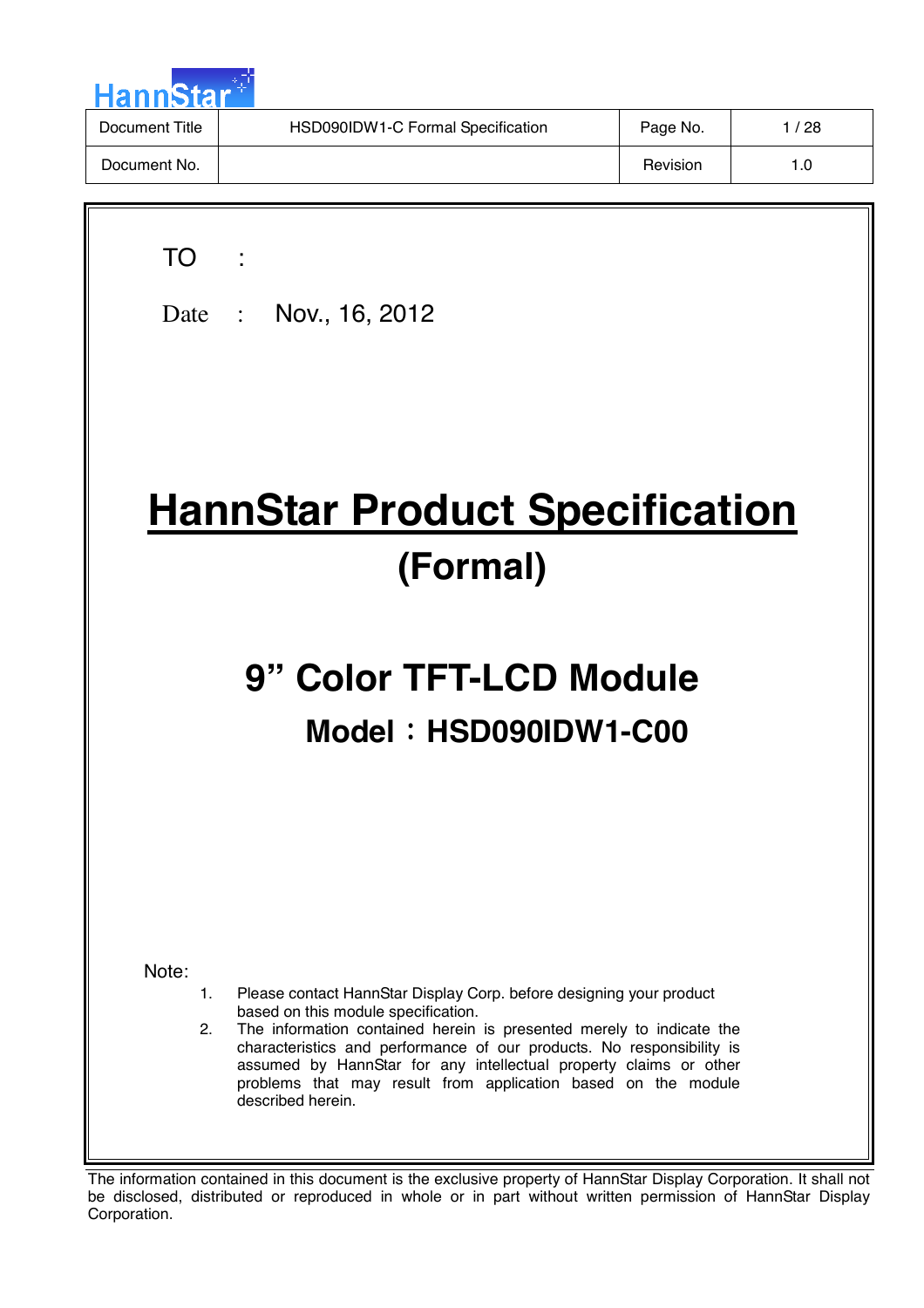

| Document Title | HSD090IDW1-C Formal Specification | Page No. | 2/28 |
|----------------|-----------------------------------|----------|------|
| Document No.   |                                   | Revision | 1.0  |

| <b>Record of Revisions</b>                         |                |                 |                                         |  |  |  |  |  |
|----------------------------------------------------|----------------|-----------------|-----------------------------------------|--|--|--|--|--|
| Date<br>Sub-Model<br>Rev.<br>Description of change |                |                 |                                         |  |  |  |  |  |
| $1.0\,$                                            | Nov., 16, 2012 | C <sub>00</sub> | Formal Specification was first released |  |  |  |  |  |
|                                                    |                |                 |                                         |  |  |  |  |  |
|                                                    |                |                 |                                         |  |  |  |  |  |
|                                                    |                |                 |                                         |  |  |  |  |  |
|                                                    |                |                 |                                         |  |  |  |  |  |
|                                                    |                |                 |                                         |  |  |  |  |  |
|                                                    |                |                 |                                         |  |  |  |  |  |
|                                                    |                |                 |                                         |  |  |  |  |  |
|                                                    |                |                 |                                         |  |  |  |  |  |
|                                                    |                |                 |                                         |  |  |  |  |  |
|                                                    |                |                 |                                         |  |  |  |  |  |
|                                                    |                |                 |                                         |  |  |  |  |  |
|                                                    |                |                 |                                         |  |  |  |  |  |
|                                                    |                |                 |                                         |  |  |  |  |  |
|                                                    |                |                 |                                         |  |  |  |  |  |
|                                                    |                |                 |                                         |  |  |  |  |  |
|                                                    |                |                 |                                         |  |  |  |  |  |
|                                                    |                |                 |                                         |  |  |  |  |  |
|                                                    |                |                 |                                         |  |  |  |  |  |
|                                                    |                |                 |                                         |  |  |  |  |  |
|                                                    |                |                 |                                         |  |  |  |  |  |
|                                                    |                |                 |                                         |  |  |  |  |  |
|                                                    |                |                 |                                         |  |  |  |  |  |
|                                                    |                |                 |                                         |  |  |  |  |  |
|                                                    |                |                 |                                         |  |  |  |  |  |
|                                                    |                |                 |                                         |  |  |  |  |  |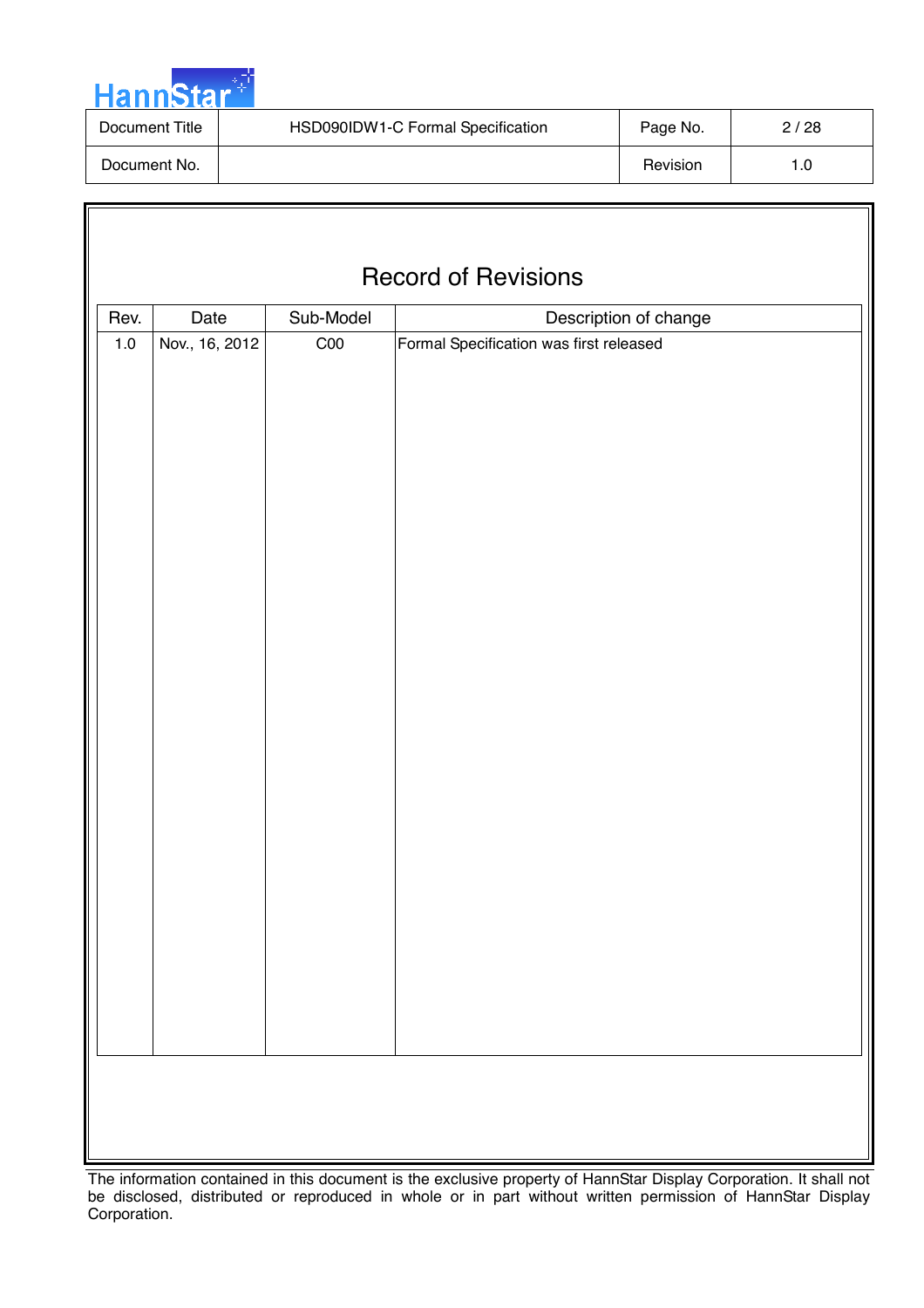

| Document Title | HSD090IDW1-C Formal Specification | Page No. | 3/28 |
|----------------|-----------------------------------|----------|------|
| Document No.   |                                   | Revision | 1.0  |

| Contents |  |      |  |  |  |  |  |
|----------|--|------|--|--|--|--|--|
| 1.0      |  | p.4  |  |  |  |  |  |
| 2.0      |  | p.5  |  |  |  |  |  |
| 3.0      |  | p.6  |  |  |  |  |  |
| 4.0      |  | p.10 |  |  |  |  |  |
| 5.0      |  | p.11 |  |  |  |  |  |
| 6.0      |  | p.13 |  |  |  |  |  |
| 7.0      |  | p.23 |  |  |  |  |  |
| 8.0      |  | p.24 |  |  |  |  |  |
| 9.0      |  | p.25 |  |  |  |  |  |
| 10.0     |  | p.26 |  |  |  |  |  |
| 11.0     |  | p.27 |  |  |  |  |  |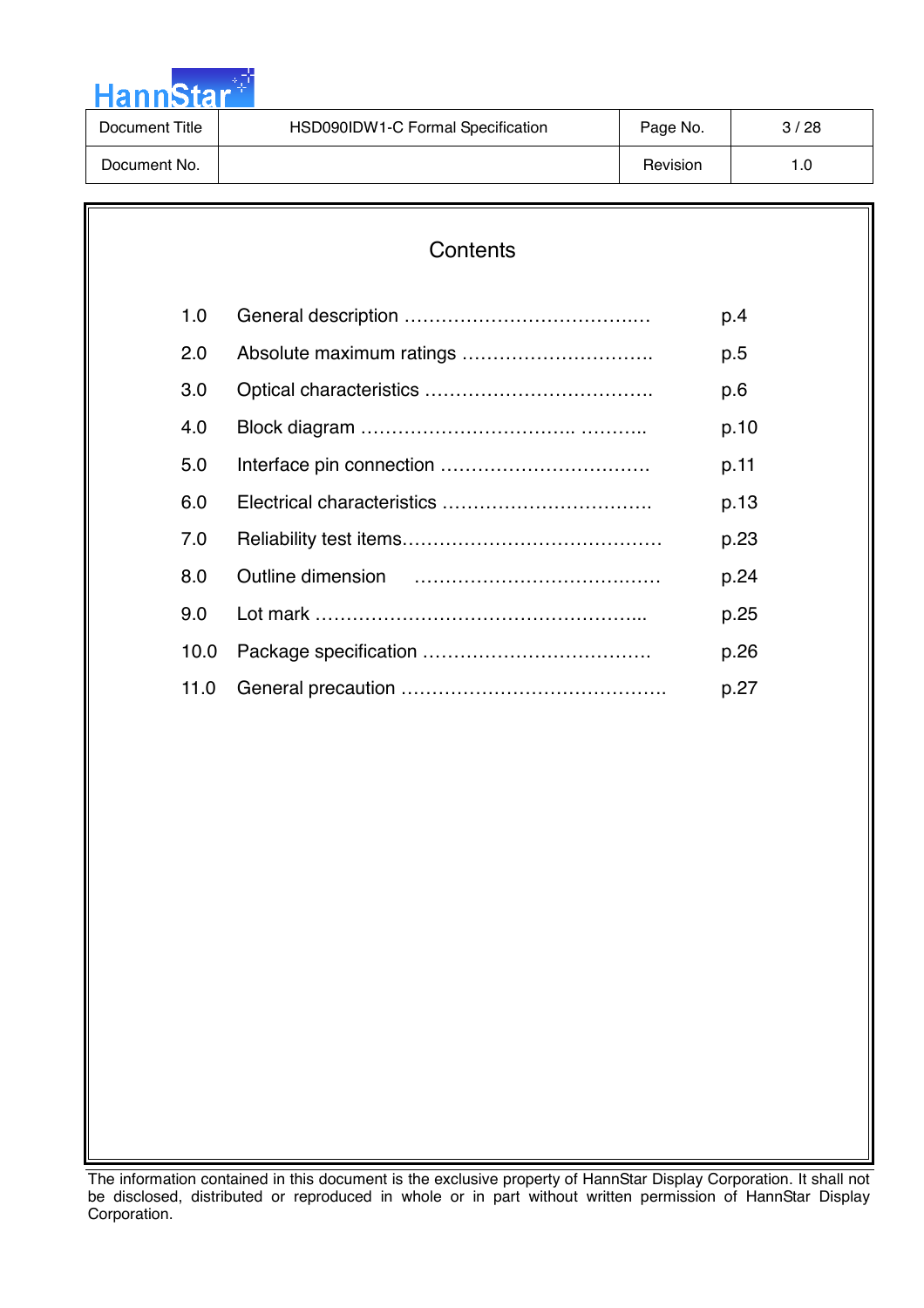

| Document Title | HSD090IDW1-C Formal Specification | Page No. | 4/28 |
|----------------|-----------------------------------|----------|------|
| Document No.   |                                   | Revision | l .O |

# **1.0 GENERAL DESCRIPTION**

#### **1.1. Introduction**

HannStar Display model HSD090IDW1-A is a color active matrix thin film transistor (TFT) liquid crystal display (LCD) that uses amorphous silicon TFT as a switching device. This model is composed of a TFT LCD panel, a driving circuit and a back light system. This TFT LCD has a 9.0 (16:9) inch diagonally measured active display area with WVGA (800 horizontal by 480 vertical pixel) resolution.

#### **1.2. Features**

- 9 (16:9 diagonal) inch configuration
- 6 bits + FRC driver with 1 channel TTL interface
- RoHS and Halogen-Free Compliance

#### **1.3. Applications**

- Digital Photo frame
- Portable DVD
- Multimedia applications and Others AV system

#### **1.4. General information**

| Item                     |                   | Specification                          | Unit          |
|--------------------------|-------------------|----------------------------------------|---------------|
| <b>Outline Dimension</b> |                   | 210.7 (H) x 126.4 (V) x 5.3 (T) (Typ.) | mm            |
| Display area             |                   | 198 (H) x 112.08 (V)                   | mm            |
| Number of Pixel          |                   | 800 RGB (H) x 480 (V)                  | <b>Pixels</b> |
| Pixel pitch              |                   | $0.2475(H)$ x0.2335 (V)                | mm            |
| Pixel arrangement        |                   | <b>RGB</b> island type                 |               |
| Display mode             |                   | Normally white                         |               |
| Surface treatment        |                   | Anti-glare (3H) with EWV film          |               |
| Weight                   |                   | 240(Typ.)                              | g             |
| Back-light               |                   | Side-light type                        |               |
| Power                    | Logic System      | 36 (Max.)                              | mW            |
| Consumption              | <b>B/L System</b> | $2.18$ (Max.)                          | w             |

#### **1.5 Mechanical Information**

|  | ltem                      |                | Min.    | Typ.  | Max.  | Unit |
|--|---------------------------|----------------|---------|-------|-------|------|
|  | Module<br>Size            | Horizontal (H) | 210.4   | 210.7 | 211   | mm   |
|  |                           | Vertical (V)   | 126.1   | 126.4 | 126.7 | mm   |
|  |                           | Depth (D)      | 5.0     | 5.3   | 5.6   | mm   |
|  | Weight (Without inverter) |                | $- - -$ | 240   | ---   | ---  |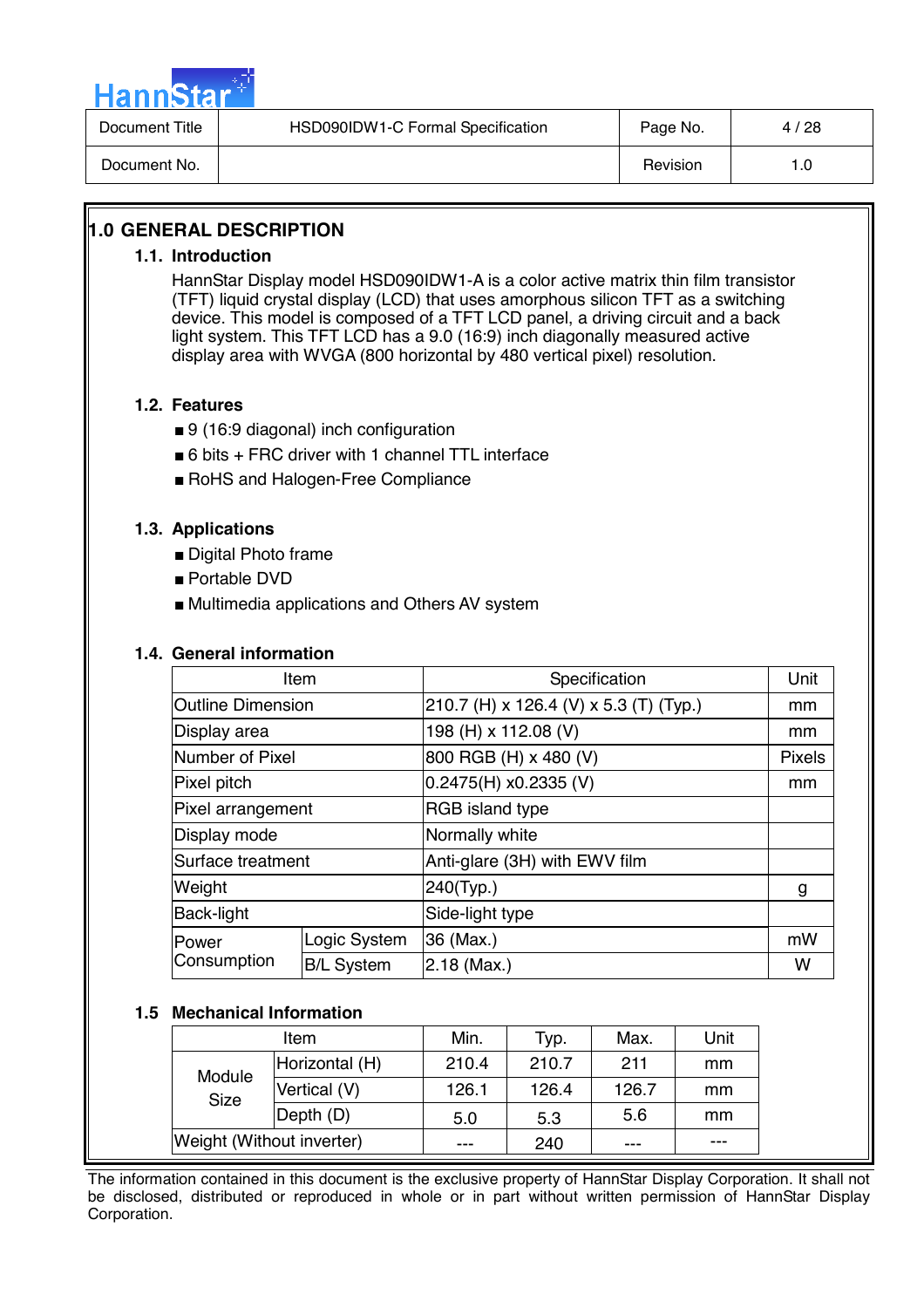

| Document Title | HSD090IDW1-C Formal Specification | Page No. | 5/28 |
|----------------|-----------------------------------|----------|------|
| Document No.   |                                   | Revision | 1.0  |

# **2.0 ABSOLUTE MAXIMUM RATINGS**

# **2.1 Electrical Absolute Rating**

# **2.1.1 TFT LCD Module**

| Item                     | Symbol                      | Min.   | Max.        | Unit | <b>Note</b> |
|--------------------------|-----------------------------|--------|-------------|------|-------------|
|                          | Vcc                         | $-0.3$ | 5.0         |      | $GND=0$     |
| Power supply voltage     | AV <sub>DD</sub>            | $-0.5$ | 15          |      | $AGND=0$    |
|                          | $\mathsf{V}_{\mathsf{COM}}$ |        | 6           |      |             |
| Logic Signal Input Level | ٧                           | $-0.3$ | $Vec + 0.3$ |      |             |

# **2.1.2 Back-Light Unit**

| Item               | Symbol | Typ. | Max. | Unit | <b>Note</b> |
|--------------------|--------|------|------|------|-------------|
| <b>LED</b> current |        | 220  |      | mA   | (1)(2)(3)   |
| LED voltage        |        | 10.5 |      |      | (1)(2)(3)   |

Note

(1) Permanent damage may occur to the LCD module if beyond this specification. Functional operation should be restricted to the conditions described under normal operating conditions.

(2) Ta =  $25 \pm 2^{\circ}$ C

(3) Test Condition: LED current 220 mA. The LED lifetime could be decreased if operating IL is larger than 220mA.

# **2.2 Environment Absolute Rating**

| ltem                         | Symbol | Min. | Max. | Unit   | <b>Note</b> |
|------------------------------|--------|------|------|--------|-------------|
| <b>Operating Temperature</b> | opa    | -20  |      | $\sim$ |             |
| Storage Temperature          | stg    | -30  | 80   | $\sim$ |             |

The information contained in this document is the exclusive property of HannStar Display Corporation. It shall not be disclosed, distributed or reproduced in whole or in part without written permission of HannStar Display Corporation.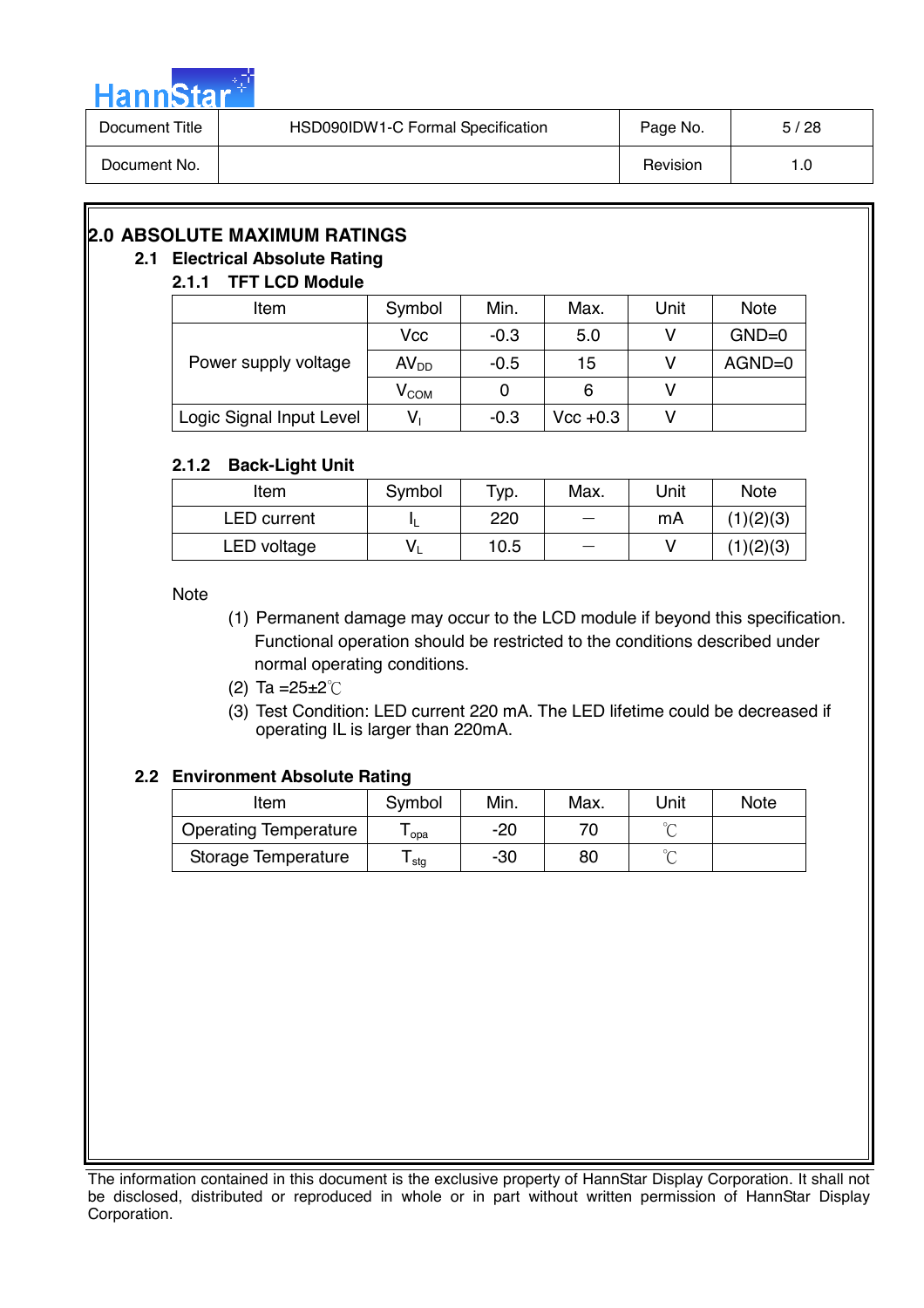

| Document Title | HSD090IDW1-C Formal Specification | Page No. | 6/28 |
|----------------|-----------------------------------|----------|------|
| Document No.   |                                   | Revision | 1.0  |

| <b>3.0 OPTICAL CHARACTERISTICS</b><br>3.1 | <b>Optical specification</b> |                     |                       |           |       |       |                 |             |
|-------------------------------------------|------------------------------|---------------------|-----------------------|-----------|-------|-------|-----------------|-------------|
| <b>Item</b>                               |                              | Symbol              | Condition             | Min.      | Typ.  | Max.  | Unit            | <b>Note</b> |
| <b>Contrast Ratio</b>                     |                              | <b>CR</b>           |                       | 400       | 500   |       |                 | (1)(2)      |
| Response                                  | Rising                       | $T_R$               |                       |           | 5.5   | 11    |                 |             |
| time                                      | Falling                      | $T_F$               | $\Theta$ =0<br>Normal |           | 10.5  | 21    | msec            | (1)(3)      |
| White luminance<br>(Center)               |                              | $Y_L$               | viewing               | 450       | 480   |       | $\text{cd/m}^2$ | (1)(4)(7)   |
| Color                                     |                              | $W_{x}$             | angle                 | 0.260     | 0.310 | 0.360 |                 |             |
| chromaticity<br>(CIE1931)                 | White                        | $W_{V}$             |                       | 0.280     | 0.330 | 0.380 |                 |             |
|                                           |                              | $\Theta_L$          |                       | 60        | 70    |       |                 |             |
| Viewing                                   | Hor.                         | $\Theta_{\text{R}}$ |                       | 60        | 70    |       |                 | (1)(4)      |
| Angle                                     |                              | $\Theta_{\sf U}$    | CR > 10               | 40        | 50    |       |                 |             |
|                                           | Ver.                         | $\Theta_{D}$        |                       | 50        | 60    |       |                 |             |
| <b>Brightness uniformity</b>              |                              | $B_{UNI}$           | $\Theta = 0$          | 70        |       |       | $\%$            | (5)(7)      |
| <b>Optima View Direction</b>              |                              |                     |                       | 6 o'clock |       |       |                 | (6)         |

# **3.2 Measuring Condition**

- Measuring surrounding: dark room
- LED current I<sub>L</sub>: 220mA
- Ambient temperature: 25±2°C
- 15min. warm-up time.

# **3.3 Measuring Equipment**

- FPM520 of Westar Display technologies, INC., which utilized SR-3 for Chromaticity and BM-5A for other optical characteristics.
- Measuring spot size:  $20 \sim 21$  m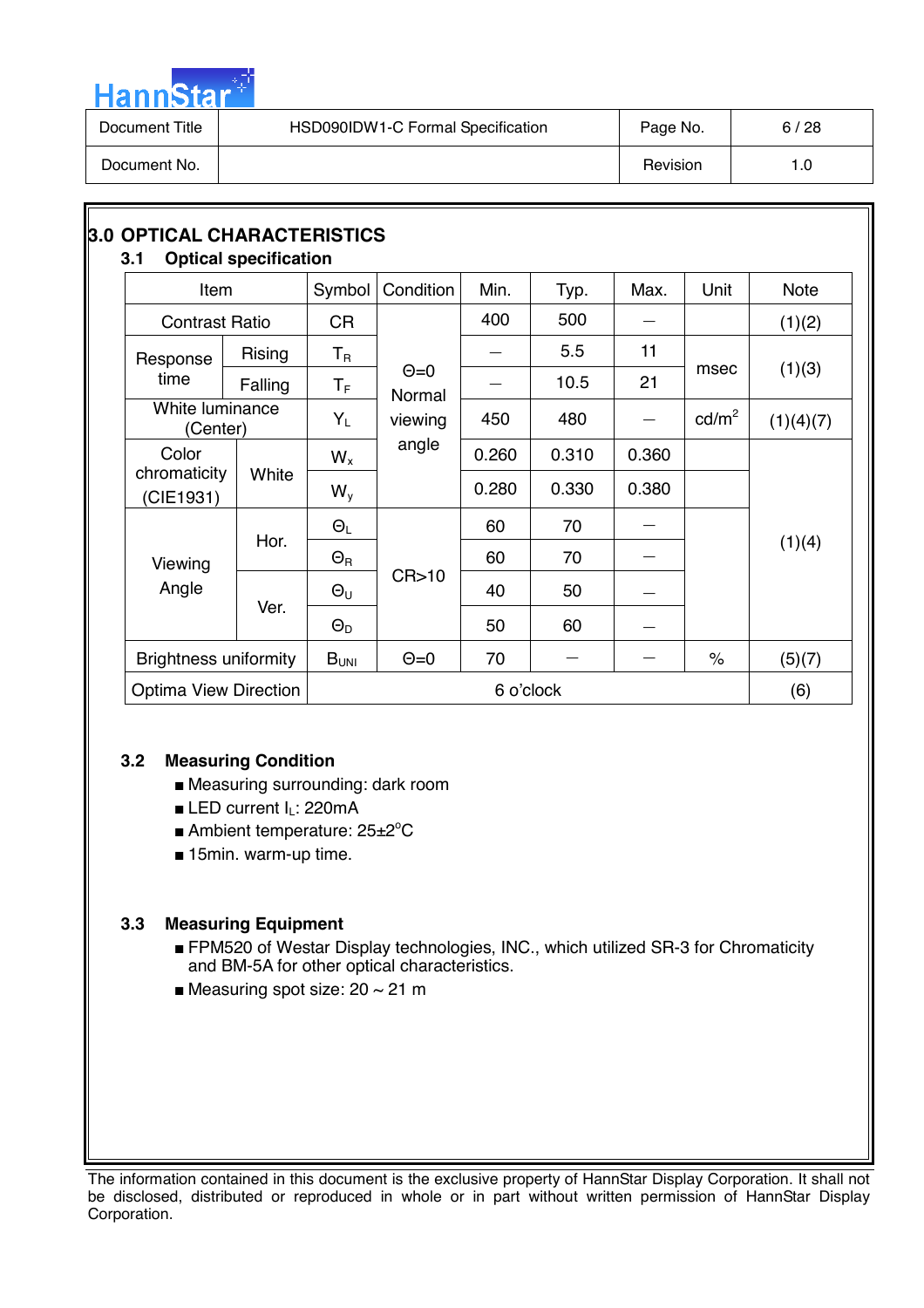

| Document Title | HSD090IDW1-C Formal Specification | Page No. | / 28 |
|----------------|-----------------------------------|----------|------|
| Document No.   |                                   | Revision | 1.0  |



The information contained in this document is the exclusive property of HannStar Display Corporation. It shall not be disclosed, distributed or reproduced in whole or in part without written permission of HannStar Display Corporation.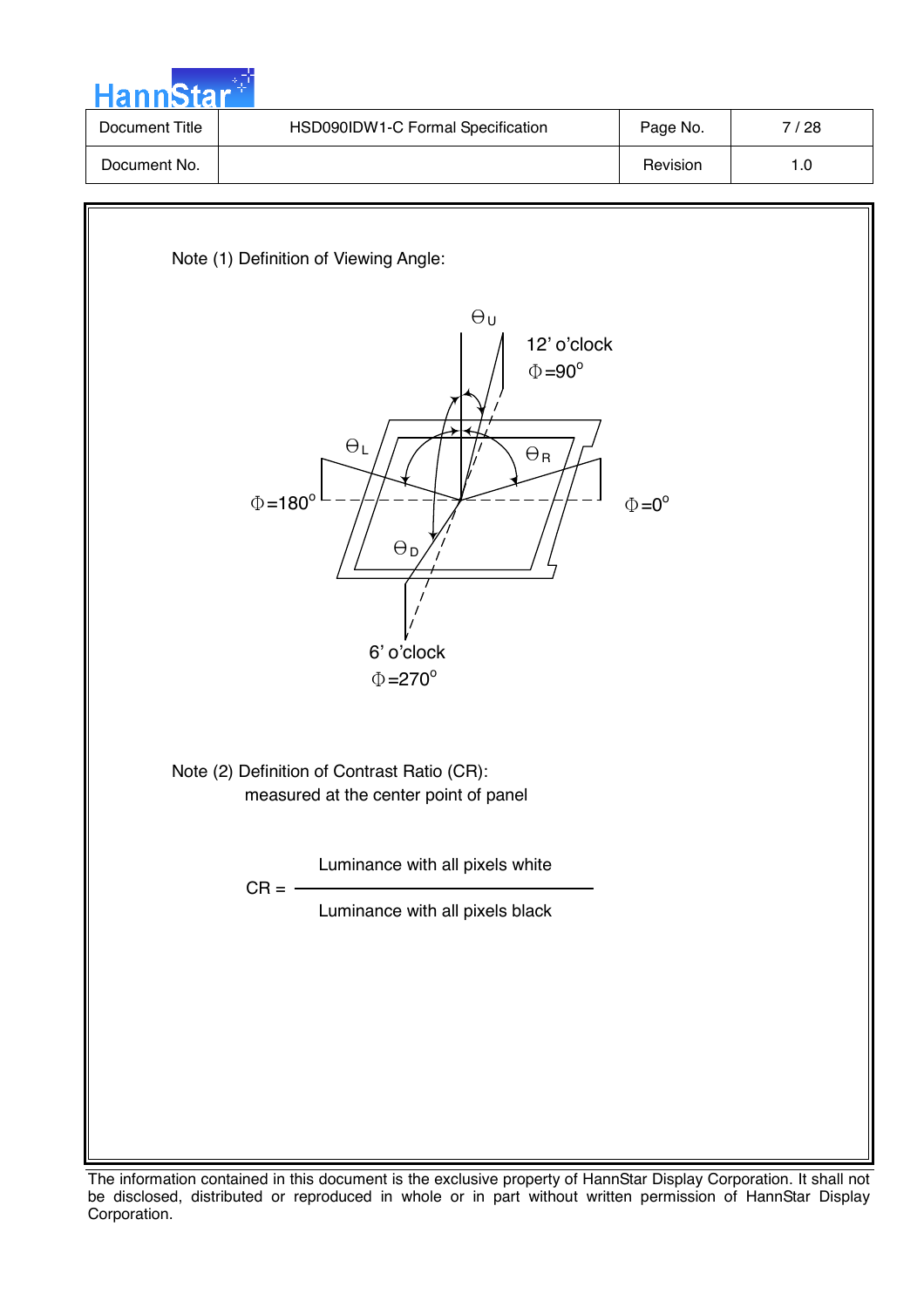| HannStar <sup>++</sup> |                                   |          |      |
|------------------------|-----------------------------------|----------|------|
| Document Title         | HSD090IDW1-C Formal Specification | Page No. | 8/28 |
| Document No.           |                                   | Revision | 1.0  |



The information contained in this document is the exclusive property of HannStar Display Corporation. It shall not be disclosed, distributed or reproduced in whole or in part without written permission of HannStar Display Corporation.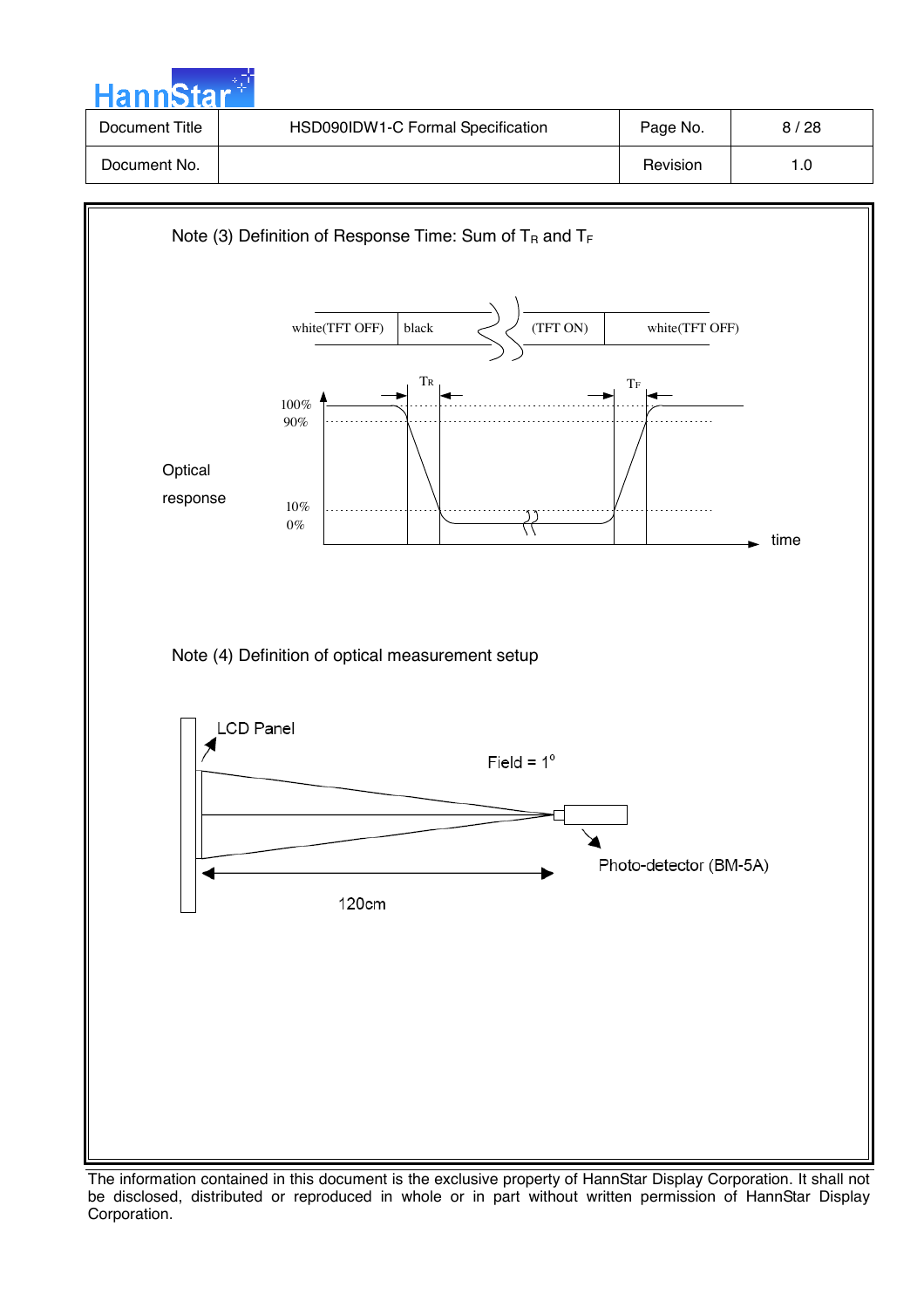

The information contained in this document is the exclusive property of HannStar Display Corporation. It shall not be disclosed, distributed or reproduced in whole or in part without written permission of HannStar Display Corporation.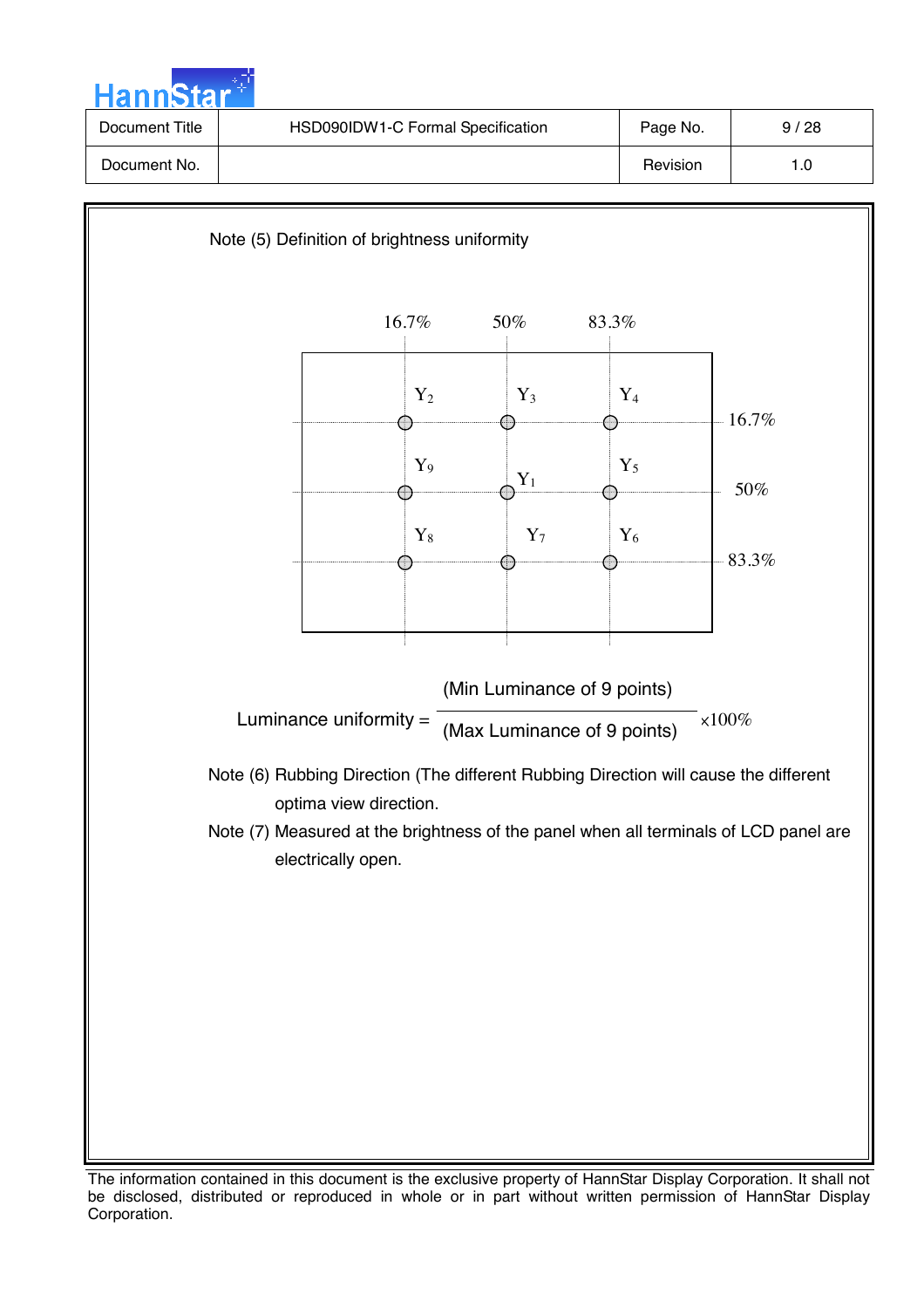| HannStar <sup>*</sup> |                                   |          |       |
|-----------------------|-----------------------------------|----------|-------|
| Document Title        | HSD090IDW1-C Formal Specification | Page No. | 10/28 |
| Document No.          |                                   | Revision | 1.0   |

سارت ا

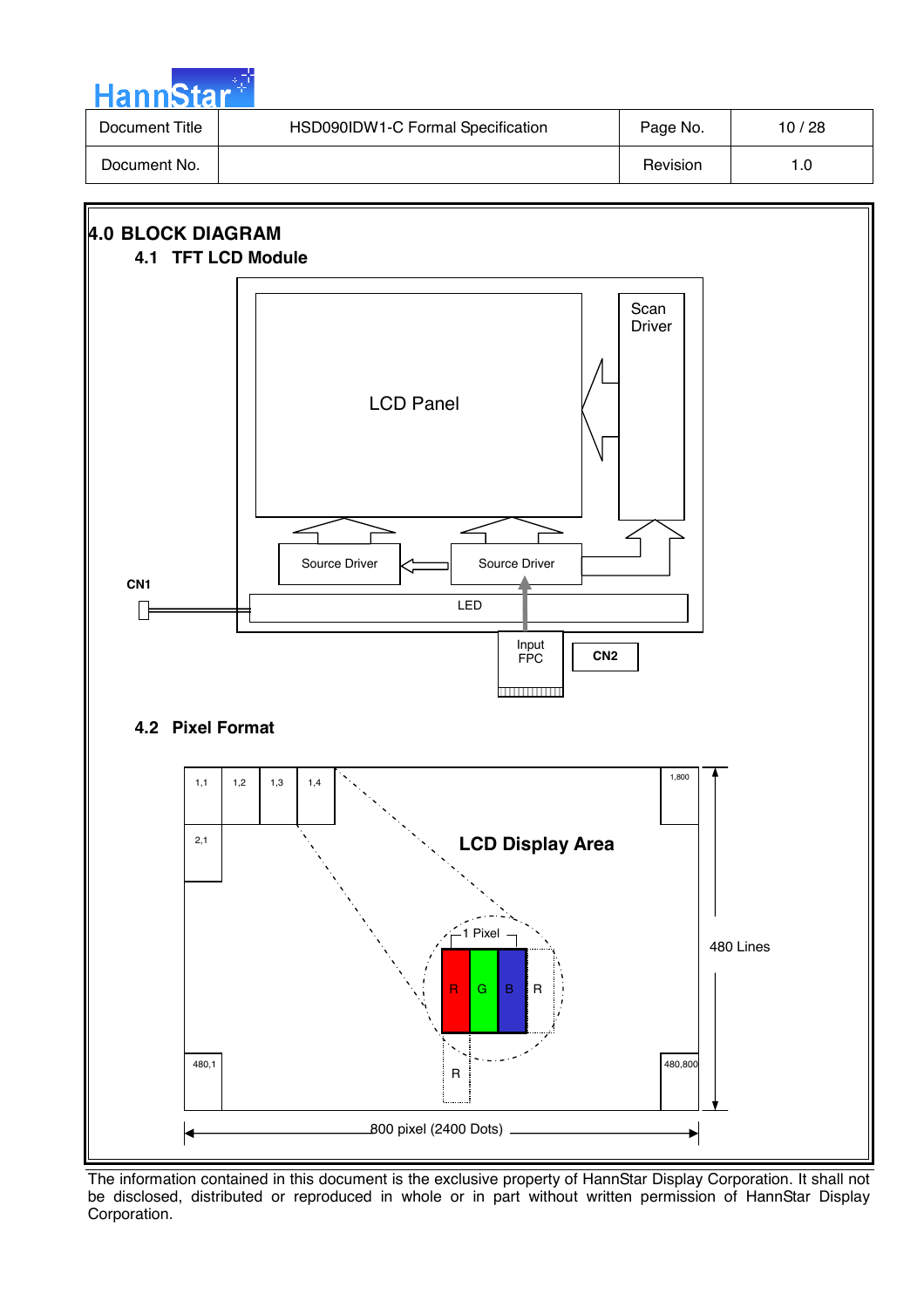

| Document Title | HSD090IDW1-C Formal Specification | Page No. | / 28 |
|----------------|-----------------------------------|----------|------|
| Document No.   |                                   | Revision | . .0 |

| CN2 (Input signal): |                |              |                                                                                        |
|---------------------|----------------|--------------|----------------------------------------------------------------------------------------|
|                     |                |              | FPC Down Connector, (FH28-60S-0.5SH (HIROSE or equivalent), 60pin, pitch = 0.5mm)      |
| Terminal no.        | Symbol         | I/O          | Function                                                                               |
|                     | <b>AGND</b>    | ${\sf P}$    | Analog Ground                                                                          |
| $\overline{c}$      | <b>AVDD</b>    | P            | Analog Power                                                                           |
| $\overline{3}$      | <b>VCC</b>     | P            | <b>Digital Power</b>                                                                   |
| 4                   | R <sub>0</sub> |              | Data Input(LSB)                                                                        |
| 5                   | R1             |              | Data Input                                                                             |
| $\,6$               | R <sub>2</sub> |              | Data Input                                                                             |
| 7                   | R <sub>3</sub> |              | Data Input                                                                             |
| 8                   | R <sub>4</sub> |              | Data Input                                                                             |
| 9                   | R <sub>5</sub> |              | Data Input                                                                             |
| 10                  | R <sub>6</sub> |              | Data Input                                                                             |
| 11                  | R <sub>7</sub> |              | Data Input(MSB)                                                                        |
| 12                  | G <sub>0</sub> |              | Data Input(LSB)                                                                        |
| 13                  | G <sub>1</sub> |              | Data Input                                                                             |
| 14                  | G <sub>2</sub> |              | Data Input                                                                             |
| 15                  | G <sub>3</sub> |              | Data Input                                                                             |
| 16                  | G4             |              | Data Input                                                                             |
| 17                  | G <sub>5</sub> |              | Data Input                                                                             |
| 18                  | G <sub>6</sub> |              | Data Input                                                                             |
| 19                  | G7             |              | Data Input(MSB)                                                                        |
| 20                  | B <sub>0</sub> |              | Data Input(LSB)                                                                        |
| 21                  | <b>B1</b>      |              | Data Input                                                                             |
| 22                  | B <sub>2</sub> |              | Data Input                                                                             |
| 23                  | B <sub>3</sub> |              | Data Input                                                                             |
| 24                  | <b>B4</b>      |              | Data Input                                                                             |
| 25                  | B <sub>5</sub> |              | Data Input                                                                             |
| 26                  | B <sub>6</sub> |              | Data Input                                                                             |
| 27                  | <b>B7</b>      |              | Data Input(MSB)                                                                        |
| 28                  | <b>DCLK</b>    |              | Clock input                                                                            |
| 29                  | DE             |              | Data Enable signal                                                                     |
| 30                  | <b>HSD</b>     |              | Horizontal sync input. Negative polarity                                               |
| 31                  | <b>VSD</b>     |              | Vertical sync input. Negative polarity<br>DE/SYNC mode select .normally pull high H:DE |
| 32                  | MODE3          | L            | mode .L:HSD/VSD mode                                                                   |
|                     |                |              | Global reset pin. Active low to enter reset state. suggest to                          |
| 33                  | <b>RSTB</b>    | $\mathbf{I}$ | connecting with an RC reset circuit for stability .normally                            |
|                     |                |              | pull high.                                                                             |
|                     |                |              | Standby mode, normally pull high STBYB="1", normal                                     |
| 34                  | <b>STBYB</b>   | $\mathbf{I}$ | operation STBYB="0", timming control, source driver will                               |
|                     |                |              | turn off, all output are high-Z                                                        |
|                     |                |              | Source right or left sequence control .SHLR="L", shift left:                           |
| 35                  | <b>SHLR</b>    | $\mathbf{I}$ | last data=S1<-S2S1200=first data; SHLR="H", shift                                      |
|                     |                |              | right :first data=S1->S2S1200=last data                                                |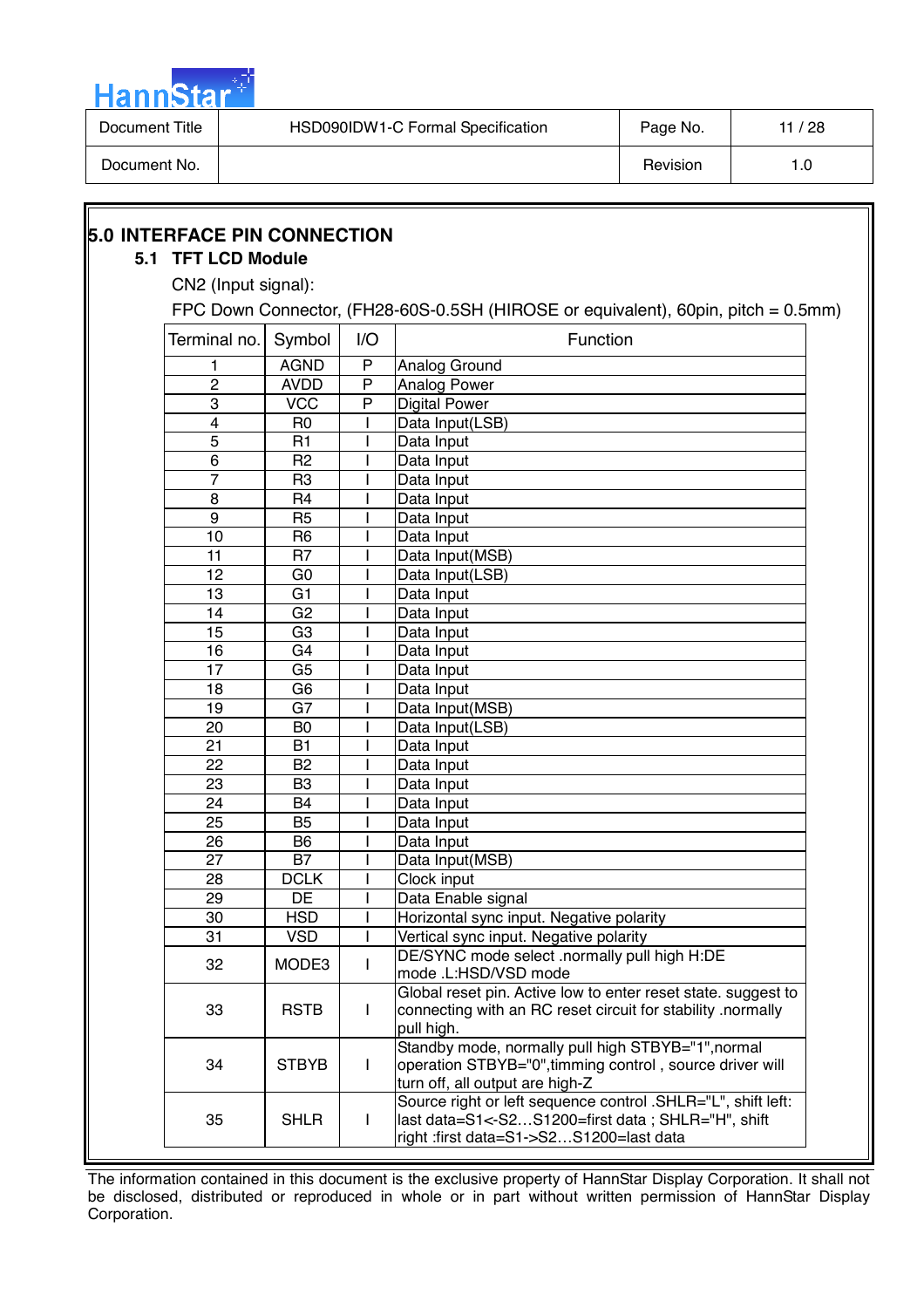| <b>HannStar</b> |                                   |          |       |
|-----------------|-----------------------------------|----------|-------|
| Document Title  | HSD090IDW1-C Formal Specification | Page No. | 12/28 |
| Document No.    |                                   | Revision | 1.0   |

| Terminal no. | Symbol         | 1/O            | Function                                                                                                                           |
|--------------|----------------|----------------|------------------------------------------------------------------------------------------------------------------------------------|
| 36           | <b>VCC</b>     | P              | <b>Digital Power</b>                                                                                                               |
| 37           | <b>UPDN</b>    | $\mathbf{I}$   | Gate up or down scan control. UPDN="L", DOWN shift:<br>G1->G2->G480; UPDN="H", up shift: G1<-G2<-G480                              |
| 38           | <b>GND</b>     | P              | Digital Ground                                                                                                                     |
| 39           | <b>AGND</b>    | P              | Analog Ground                                                                                                                      |
| 40           | <b>AVDD</b>    | P              | Analog Power                                                                                                                       |
| 41           | <b>VCOMin</b>  |                | For external VCOM DC input (Adjustable)                                                                                            |
| 42           | <b>DITH</b>    | $\mathbf{I}$   | Dithering setting DITH="H" 6bit resolution (last 2 bits of<br>input data truncated) (default setting); DITH="L" 8bit<br>resolution |
| 43           | <b>NC</b>      |                | Not connect                                                                                                                        |
| 44           | <b>NC</b>      | ۰              | Not connect                                                                                                                        |
| 45           | V10            | P              | Gamma correction voltage reference                                                                                                 |
| 46           | V9             | P              | Gamma correction voltage reference                                                                                                 |
| 47           | V8             | P              | Gamma correction voltage reference                                                                                                 |
| 48           | V <sub>7</sub> | P              | Gamma correction voltage reference                                                                                                 |
| 49           | V <sub>6</sub> | P              | Gamma correction voltage reference                                                                                                 |
| 50           | V <sub>5</sub> | P              | Gamma correction voltage reference                                                                                                 |
| 51           | V <sub>4</sub> | P              | Gamma correction voltage reference                                                                                                 |
| 52           | V <sub>3</sub> | P              | Gamma correction voltage reference                                                                                                 |
| 53           | V <sub>2</sub> | $\mathsf{P}$   | Gamma correction voltage reference                                                                                                 |
| 54           | V <sub>1</sub> | P              | Gamma correction voltage reference                                                                                                 |
| 55           | <b>NC</b>      |                | Not connect                                                                                                                        |
| 56           | <b>VGH</b>     | P              | Positive Power for TFT                                                                                                             |
| 57           | <b>VCC</b>     | P              | <b>Digital Power</b>                                                                                                               |
| 58           | <b>VGL</b>     | P              | Negative Power for TFT                                                                                                             |
| 59           | <b>GND</b>     | P              | Digital Ground                                                                                                                     |
| 60           | <b>NC</b>      | $\blacksquare$ | Not connect                                                                                                                        |

#### **5.2 Back-Light Unit**

an an Air

CN1 LED Power Source (**BHSR-02VS-1**) or equivalent

Mating Connector: (**SBHT-002T-P0.5**) or equivalent

| Terminal no. | Symbol | <b>Function</b>                 | Color        |
|--------------|--------|---------------------------------|--------------|
|              |        | LED power supply (high voltage) | <b>Black</b> |
|              | GL     | LED power supply (low voltage)  | White        |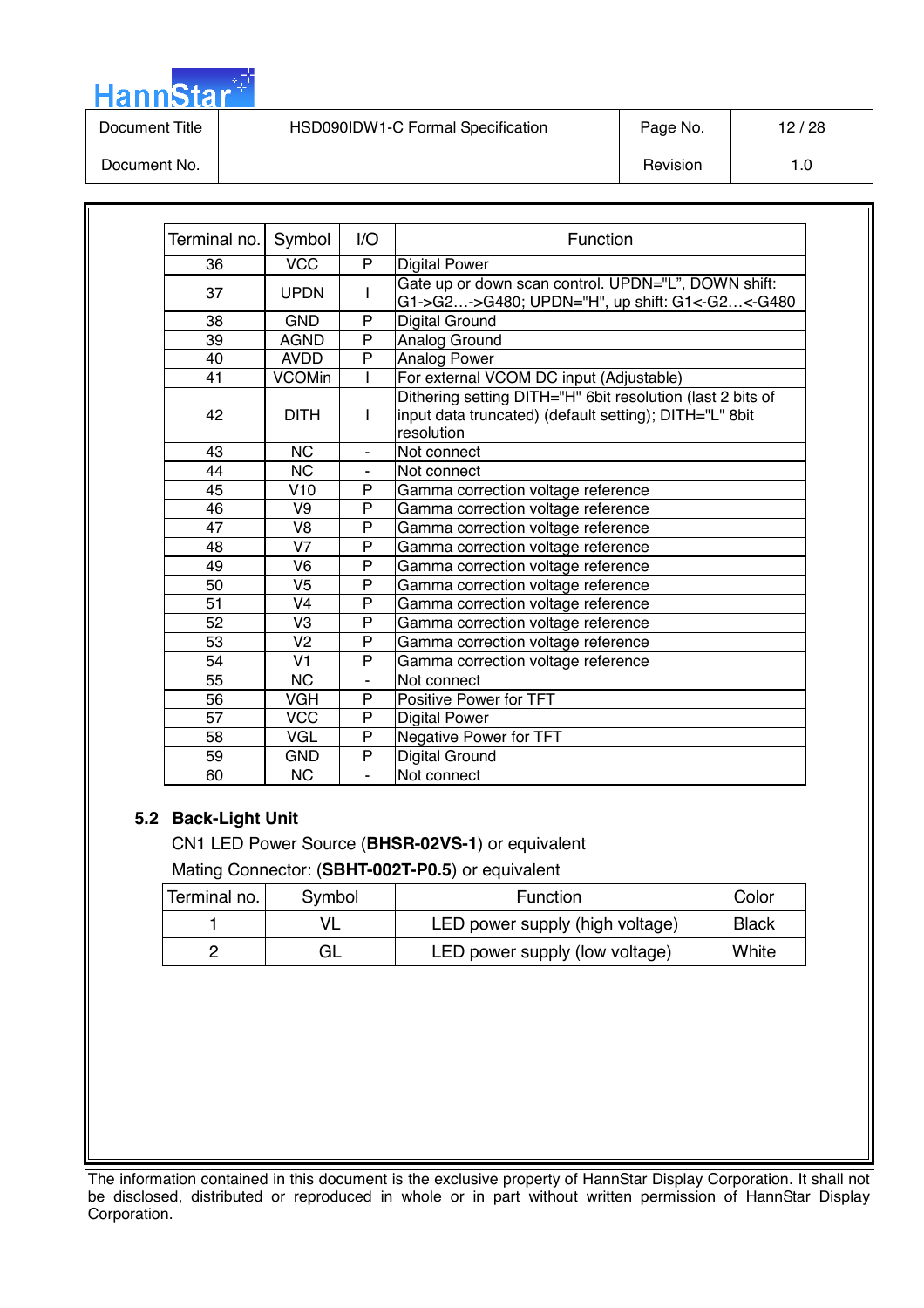

| Document Title | HSD090IDW1-C Formal Specification | Page No. | 13/28 |
|----------------|-----------------------------------|----------|-------|
| Document No.   |                                   | Revision | l .O  |

# **6.0 ELECTRICAL CHARACTERISTICS**

# **6.1 TFT LCD Module**

| Item                     | Symbol        | Min.     | Typ. | Max.       | Unit   | <b>Note</b>          |
|--------------------------|---------------|----------|------|------------|--------|----------------------|
|                          | <b>Vcc</b>    | 3        | 3.3  | 3.6        | V      |                      |
| Supply                   | <b>VGH</b>    | 14.5     | 15   | 20         | V      |                      |
| Voltage                  | <b>VGL</b>    | $-10$    | $-7$ | $-6.5$     | v      |                      |
|                          | <b>AVDD</b>   | 9.5      | 10   | 10.5       | V      |                      |
| <b>VCOM</b>              | <b>VCOMin</b> | 3.72     | 3.87 | 4.02       | V      |                      |
| Input signal             | ViH           | 0.7 Vcc  |      | <b>Vcc</b> | $\vee$ | Note $(1)$           |
| voltage                  | ViL           | $\Omega$ |      | 0.3 Vcc    | v      |                      |
|                          | <b>ICC</b>    |          | 5.8  | 10         | mA     | $Vcc = 3.3V$         |
| Current of               | <b>IADD</b>   |          | 24   |            | mA     | $AVDD = 10 V(Black)$ |
| power supply             | <b>IGH</b>    |          | 0.15 |            | mA     | $VGH = 15 V$         |
|                          | <b>IGL</b>    |          | 0.34 |            | mA     | $VGL = -7 V$         |
| Input level of<br>V1~V5  | <b>Vx</b>     | AVDD/2   |      | AVDD-0.1   |        |                      |
| Input level of<br>V6~V10 | Vx            | 0.1      |      | AVDD/2     |        |                      |

Note (1): HSYNC, VSYNC, DE, Digital Data

Note (2): Be sure to apply the power voltage as the power sequence spec. Note (3): DGND=AGND=0V

The information contained in this document is the exclusive property of HannStar Display Corporation. It shall not be disclosed, distributed or reproduced in whole or in part without written permission of HannStar Display Corporation.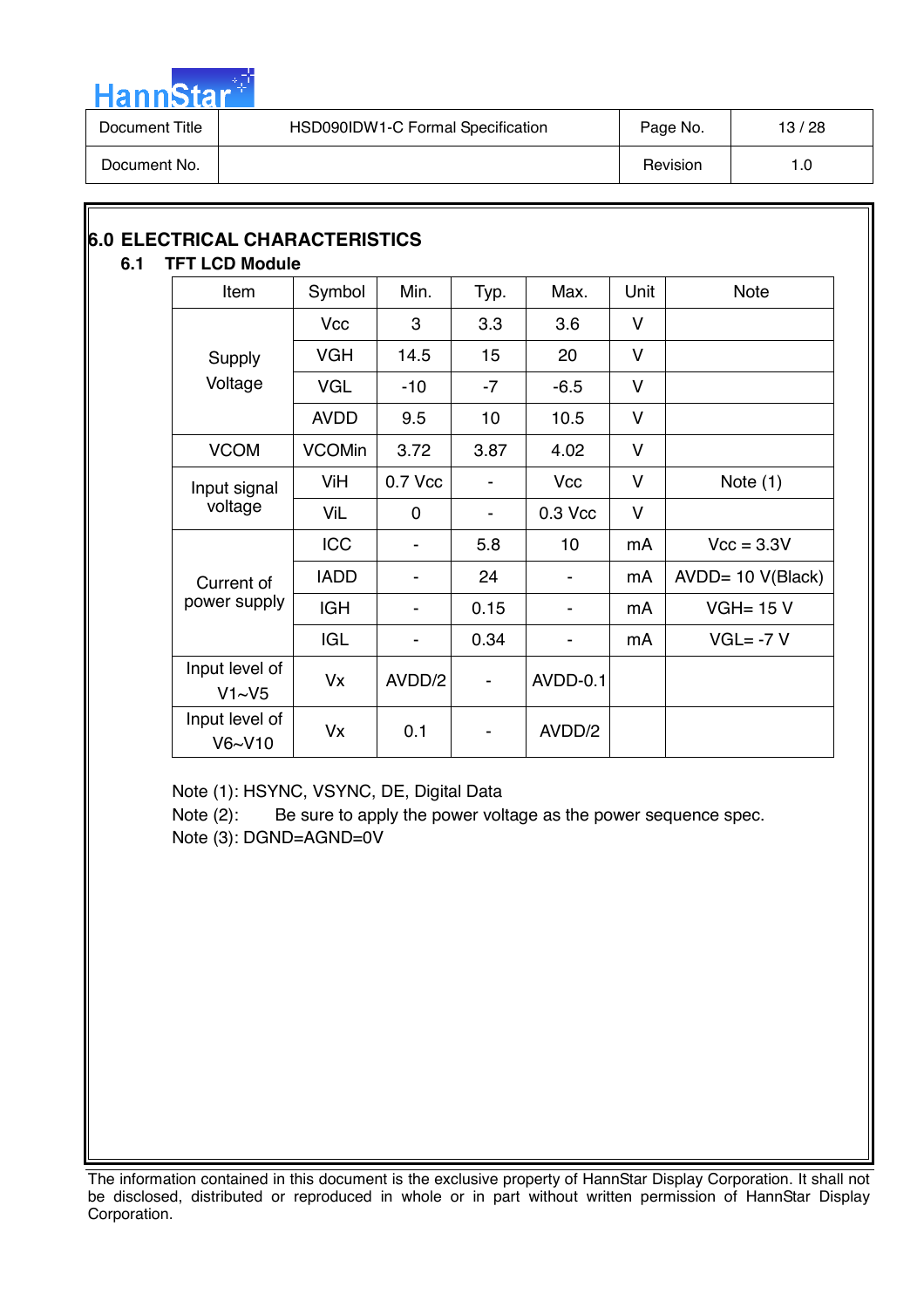

| Document Title | HSD090IDW1-C Formal Specification | Page No. | 14/28 |
|----------------|-----------------------------------|----------|-------|
| Document No.   |                                   | Revision | I .O  |

# **6.2 Back-Light Unit**

The back-light system is an edge-lighting type with 33 LED. The characteristics of the LED are shown in the following tables.

| Item                    | Symbol    | Min.  | Typ. | Max. | Unit | <b>Note</b> |
|-------------------------|-----------|-------|------|------|------|-------------|
| <b>LED</b> current      | IL        |       | 220  |      | mA   | (2)         |
| <b>LED</b> voltage      | <b>VL</b> |       | 10.5 |      |      |             |
| Operating LED life time | Hr        | 20000 |      |      | Hour | (1)(2)      |



LED 11 **LED Light Bar Circuit** 

The information contained in this document is the exclusive property of HannStar Display Corporation. It shall not be disclosed, distributed or reproduced in whole or in part without written permission of HannStar Display Corporation.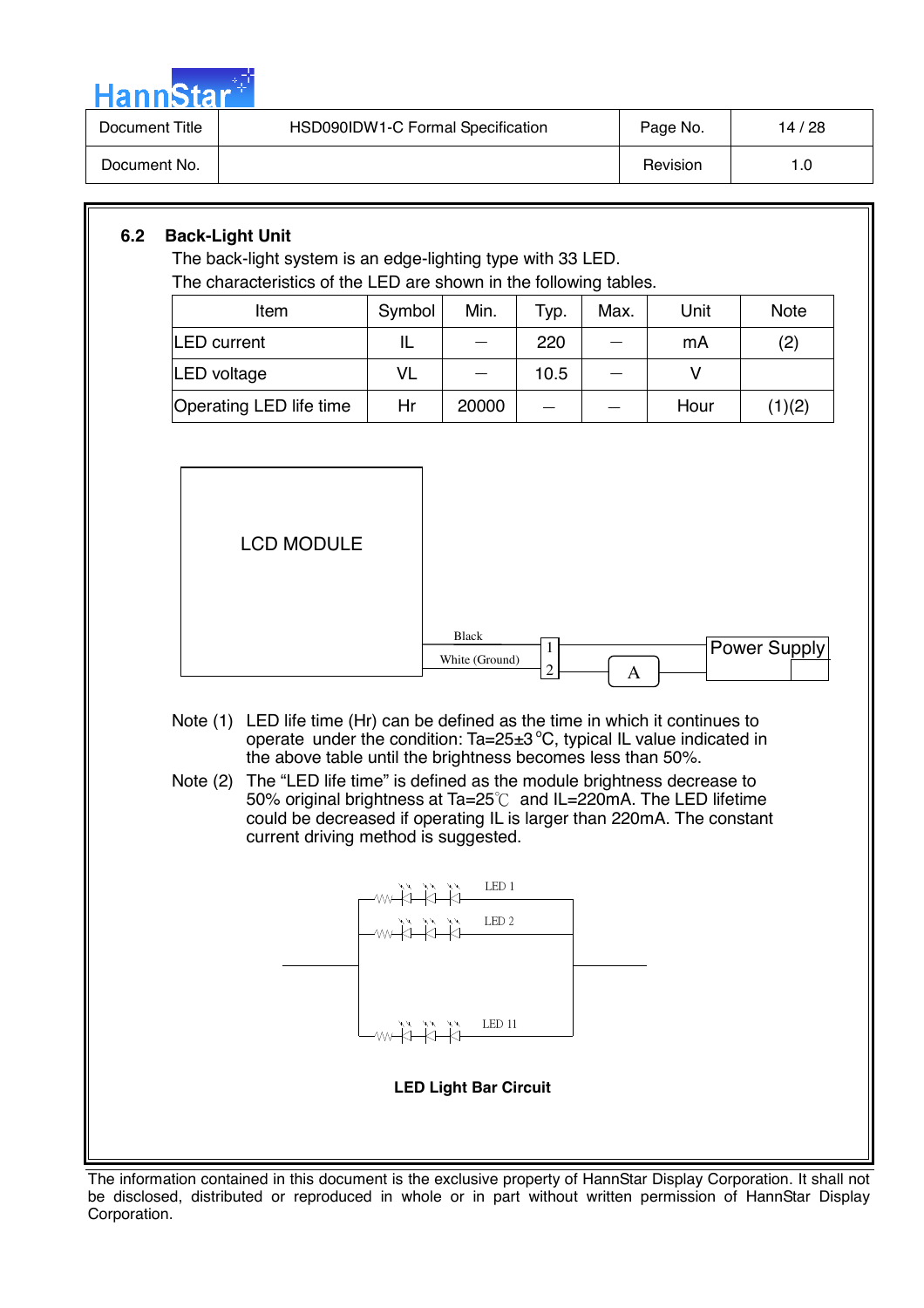| <b>HannStar</b> |                                   |          |       |
|-----------------|-----------------------------------|----------|-------|
| Document Title  | HSD090IDW1-C Formal Specification | Page No. | 15/28 |
| Document No.    |                                   | Revision | 1.0   |

والمراد



The information contained in this document is the exclusive property of HannStar Display Corporation. It shall not be disclosed, distributed or reproduced in whole or in part without written permission of HannStar Display Corporation.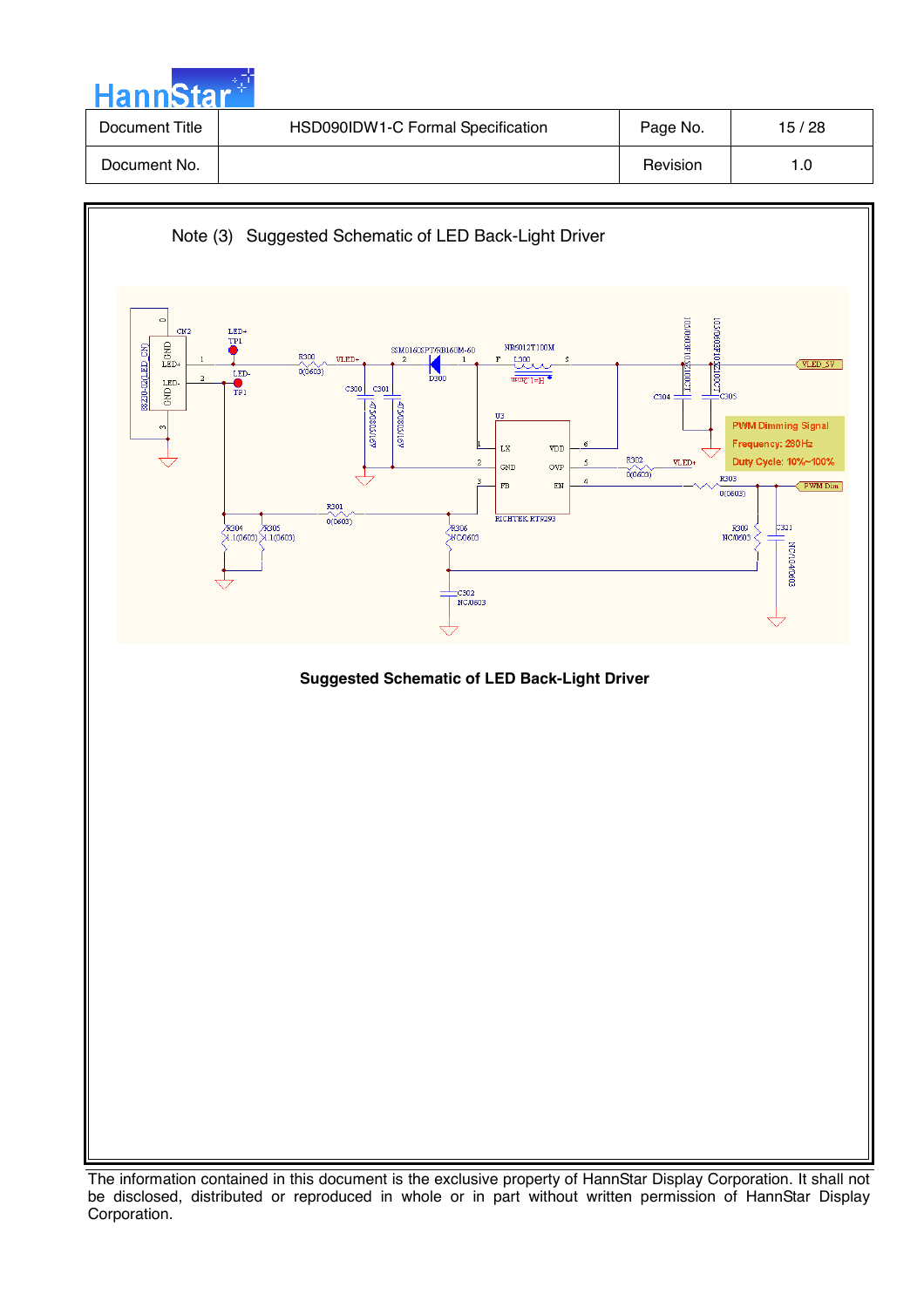

| Revision<br>Document No.<br>I.O | Document Title | HSD090IDW1-C Formal Specification | Page No. | 16/28 |
|---------------------------------|----------------|-----------------------------------|----------|-------|
|                                 |                |                                   |          |       |

# **6.3 AC Characteristics**

| DCLK cycle time         | <b>Tcph</b><br>fclk | 20 |     |    |                      |  |
|-------------------------|---------------------|----|-----|----|----------------------|--|
|                         |                     |    |     |    | ns                   |  |
| <b>DCLK</b> frequency   |                     |    | 33  | 40 | <b>MHz</b>           |  |
| DCLK pulse duty         | <b>Tcwh</b>         | 40 | 50  | 60 | $\frac{1}{\sqrt{2}}$ |  |
| VSD setup time          | Tvst                | 8  |     |    | ns                   |  |
| <b>VSD hold time</b>    | Tyhd                | 8  |     |    | ns                   |  |
| HSD setup time          | <b>Thst</b>         | 8  |     |    | ns                   |  |
| <b>HSD hold time</b>    | <b>Thhd</b>         | 8  |     |    | ns                   |  |
| Data setup time         | Tdsu                | 8  |     |    | ns                   |  |
| Data hold time          | <b>Tdhd</b>         | 8  |     |    | ns                   |  |
| DE setup time           | <b>Tesu</b>         | 8  |     |    | ns                   |  |
| DE hold time            | <b>Tehd</b>         | 8  |     |    | ns                   |  |
| Horizontal display area | thd                 |    | 800 |    | <b>Tcph</b>          |  |
| HSD period time         | th                  |    | 928 |    | <b>Tcph</b>          |  |
| HSD pulse width         | thpw                | 1  | 48  |    | <b>Tcph</b>          |  |
| HSD back porch          | thb                 |    | 40  |    | <b>Tcph</b>          |  |
| HSD front porch         | thfp                |    | 40  |    | <b>Tcph</b>          |  |
| Vertical display area   | tvd                 |    | 480 |    | th                   |  |
| VSD period time         | tv                  |    | 525 |    | th                   |  |
| VSD pulse width         | tvpw                |    | 3   |    | th                   |  |
| VSD back porch          | tvb                 |    | 29  |    | th                   |  |
| VSD front porch         | tvfp                |    | 13  |    | th                   |  |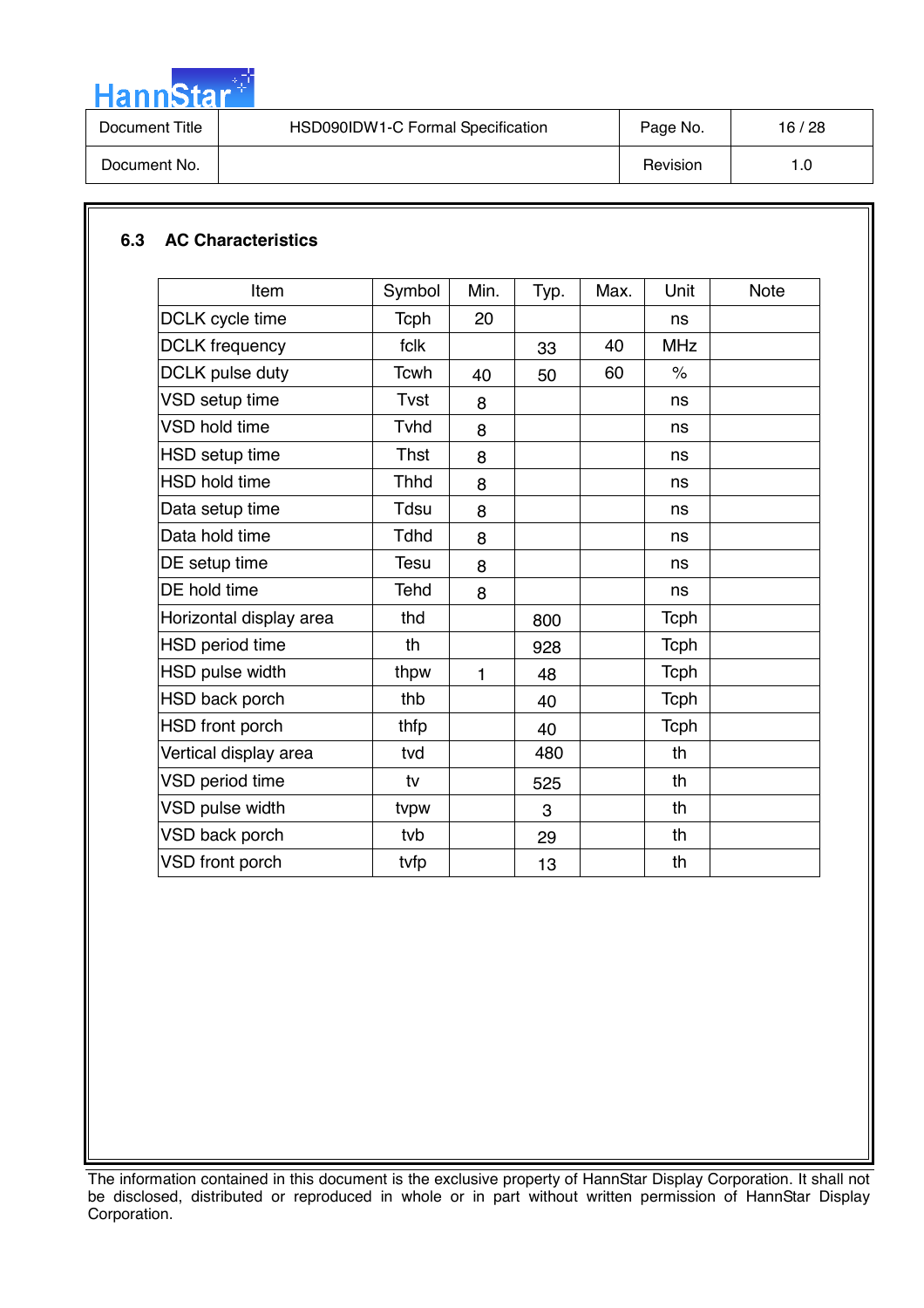

| Document Title | HSD090IDW1-C Formal Specification | Page No. | 17 / 28 |
|----------------|-----------------------------------|----------|---------|
| Document No.   |                                   | Revision |         |



The information contained in this document is the exclusive property of HannStar Display Corporation. It shall not be disclosed, distributed or reproduced in whole or in part without written permission of HannStar Display Corporation.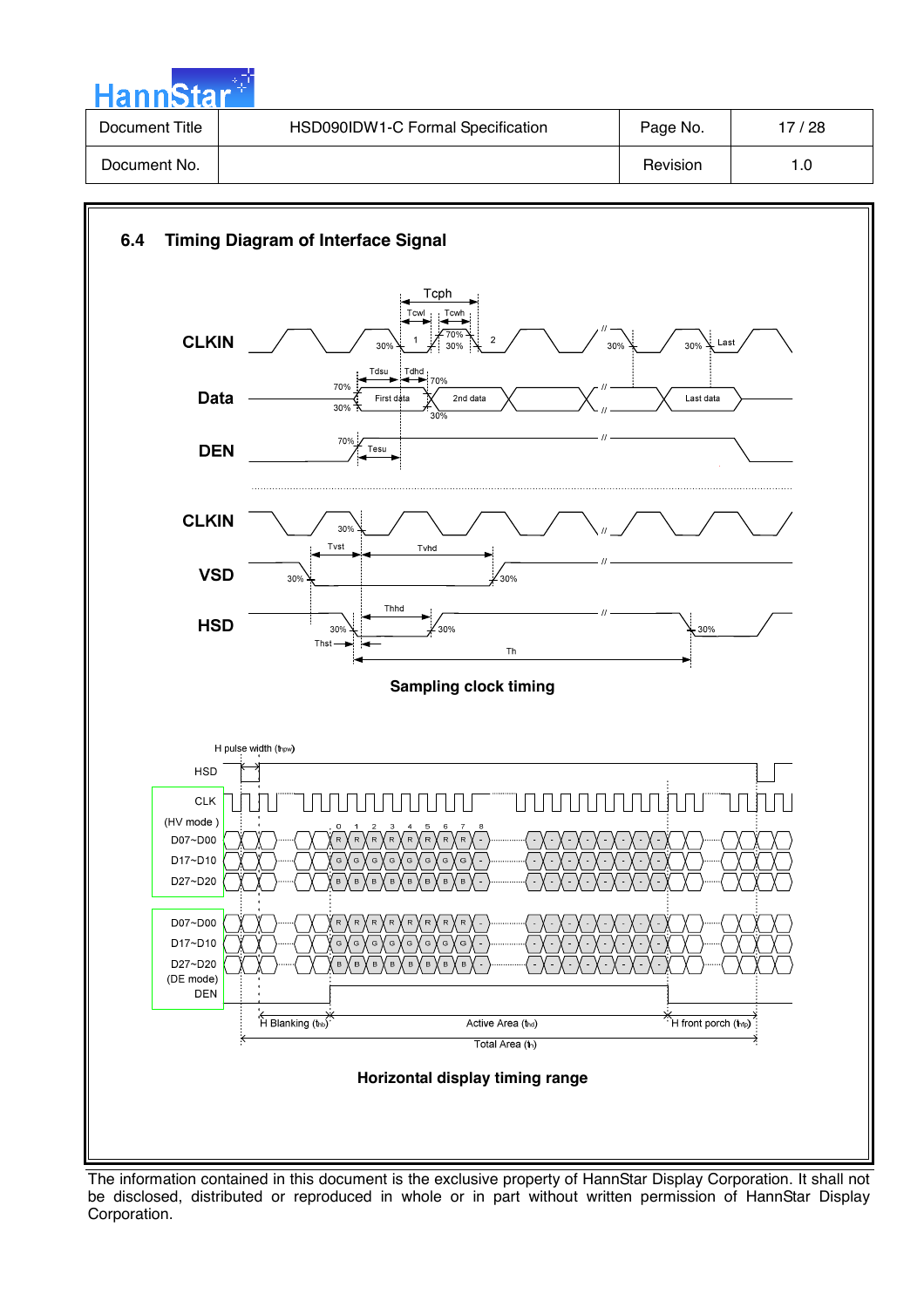



The information contained in this document is the exclusive property of HannStar Display Corporation. It shall not be disclosed, distributed or reproduced in whole or in part without written permission of HannStar Display Corporation.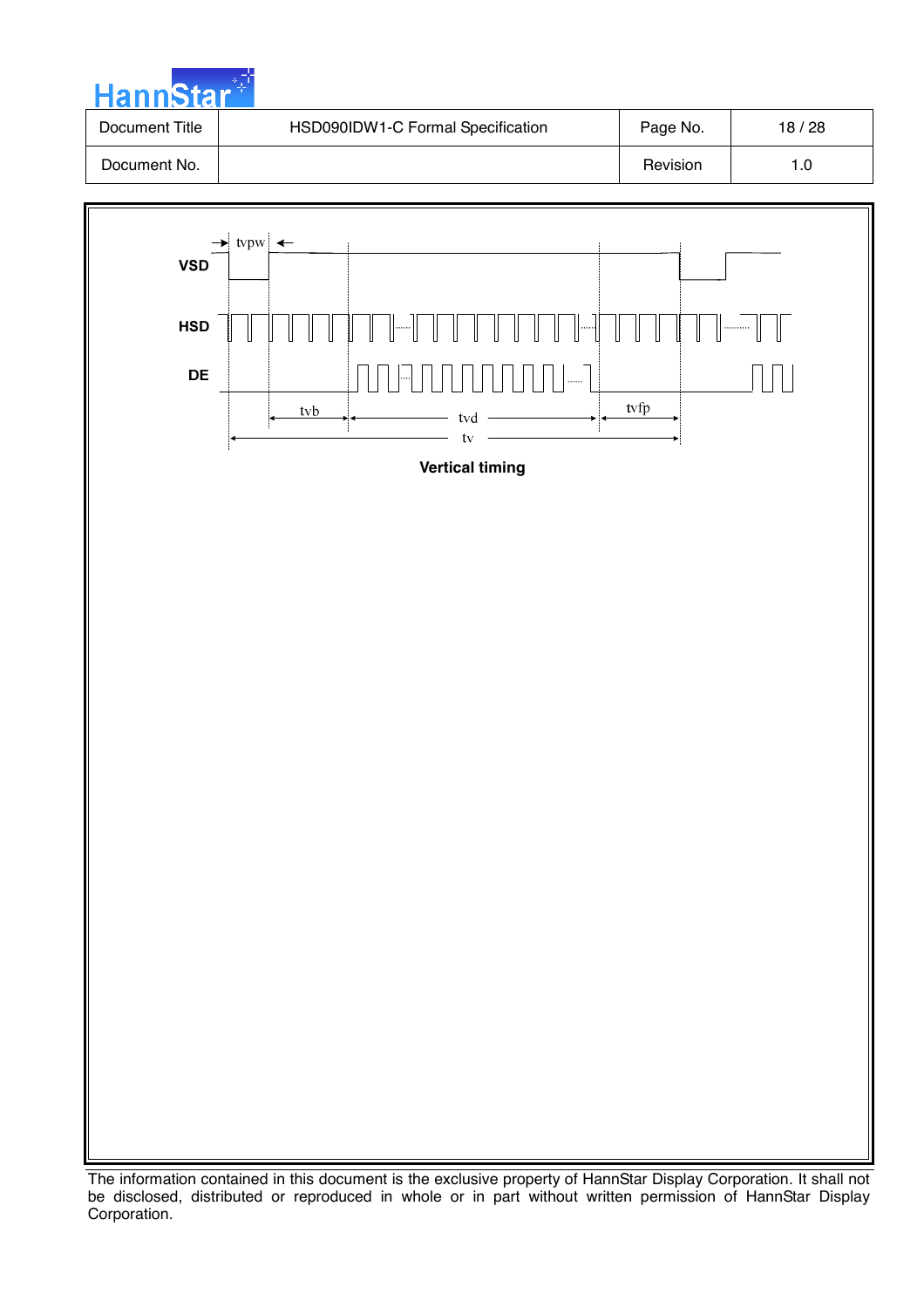

| Document Title | HSD090IDW1-C Formal Specification | Page No. | 19/28 |
|----------------|-----------------------------------|----------|-------|
| Document No.   |                                   | Revision | l .O  |

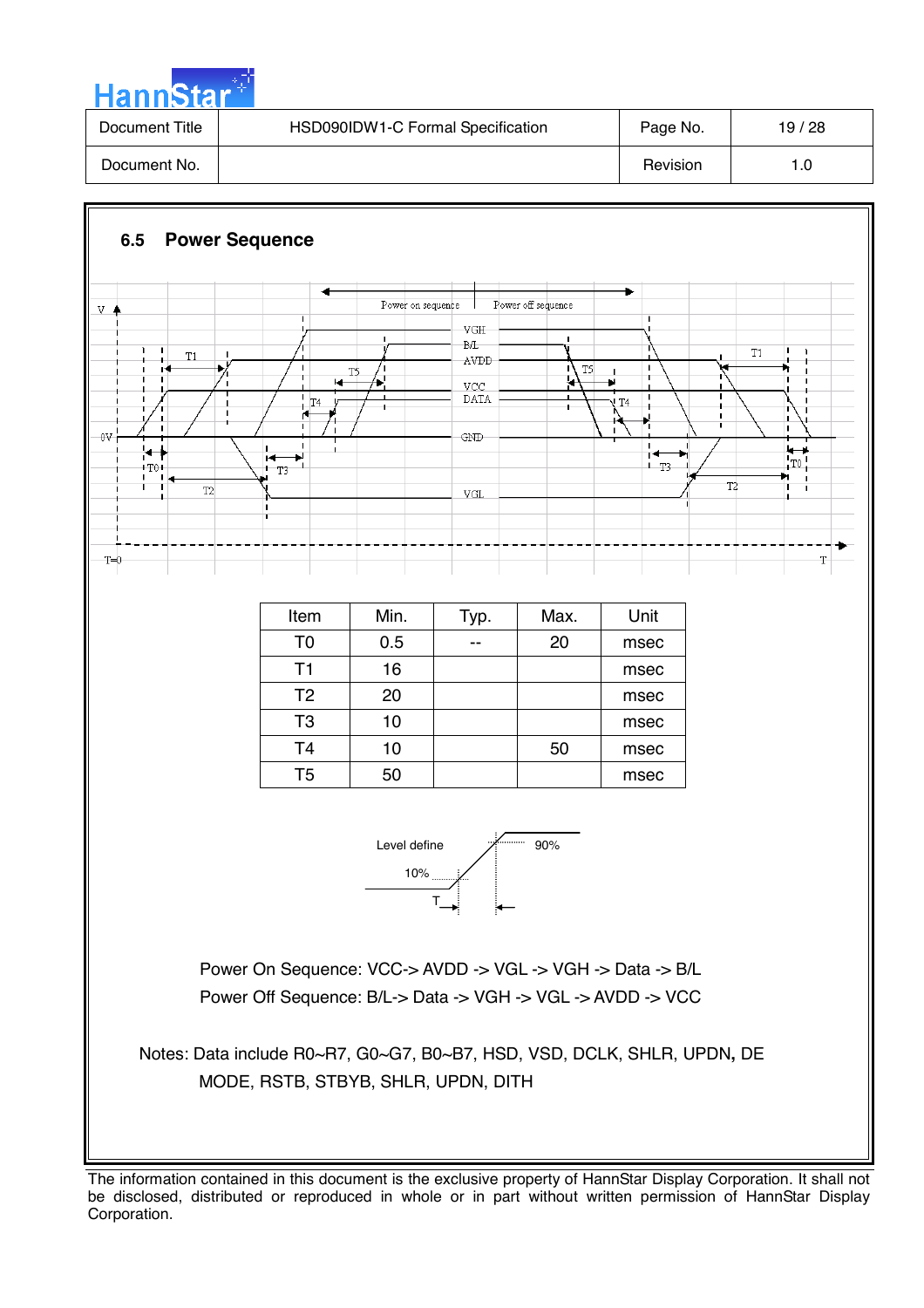

| Document Title | HSD090IDW1-C Formal Specification | Page No. | 20/28 |
|----------------|-----------------------------------|----------|-------|
| Document No.   |                                   | Revision |       |



The information contained in this document is the exclusive property of HannStar Display Corporation. It shall not be disclosed, distributed or reproduced in whole or in part without written permission of HannStar Display Corporation.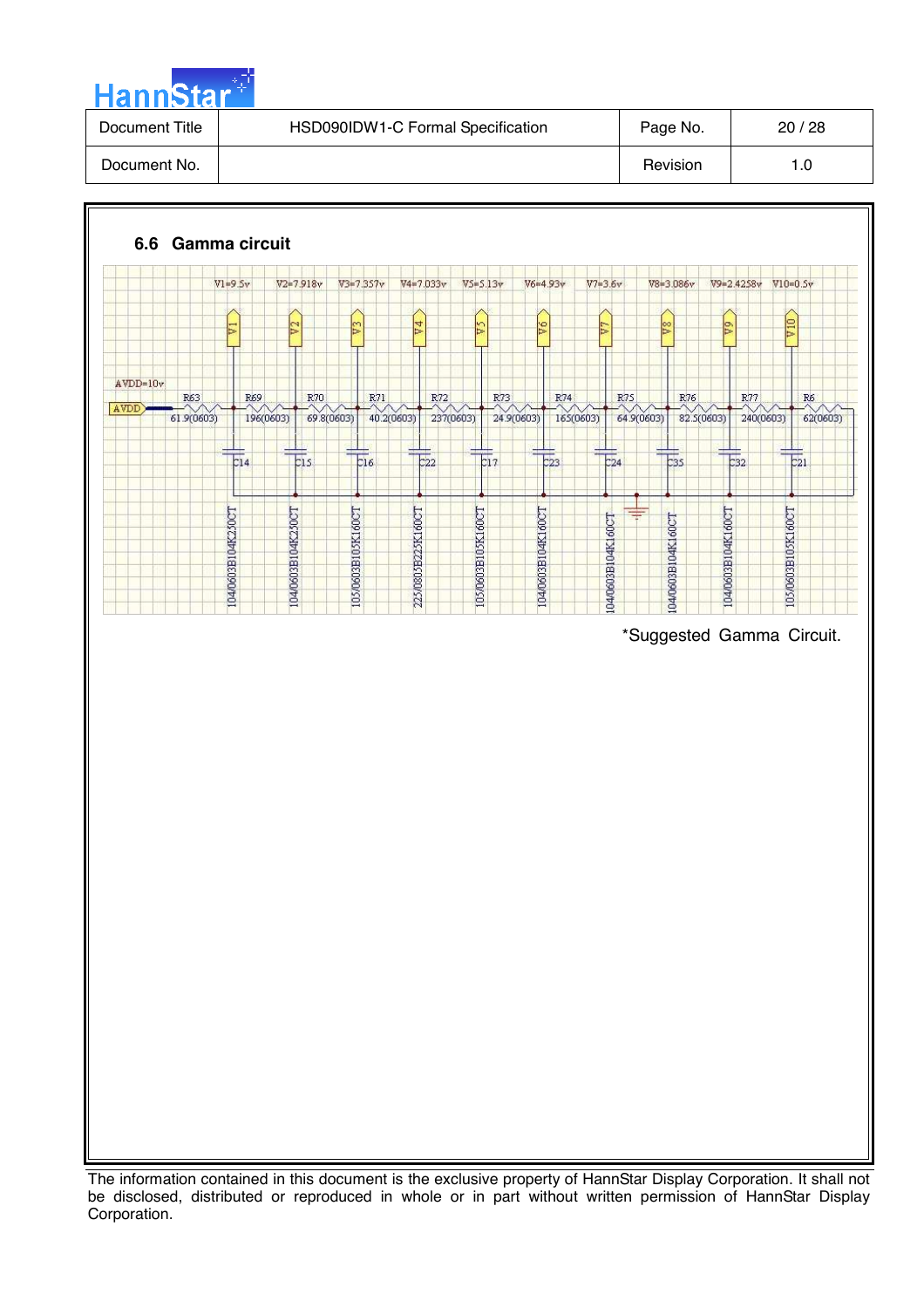

| Document Title | HSD090IDW1-C Formal Specification | Page No. | 21/28 |
|----------------|-----------------------------------|----------|-------|
| Document No.   |                                   | Revision |       |

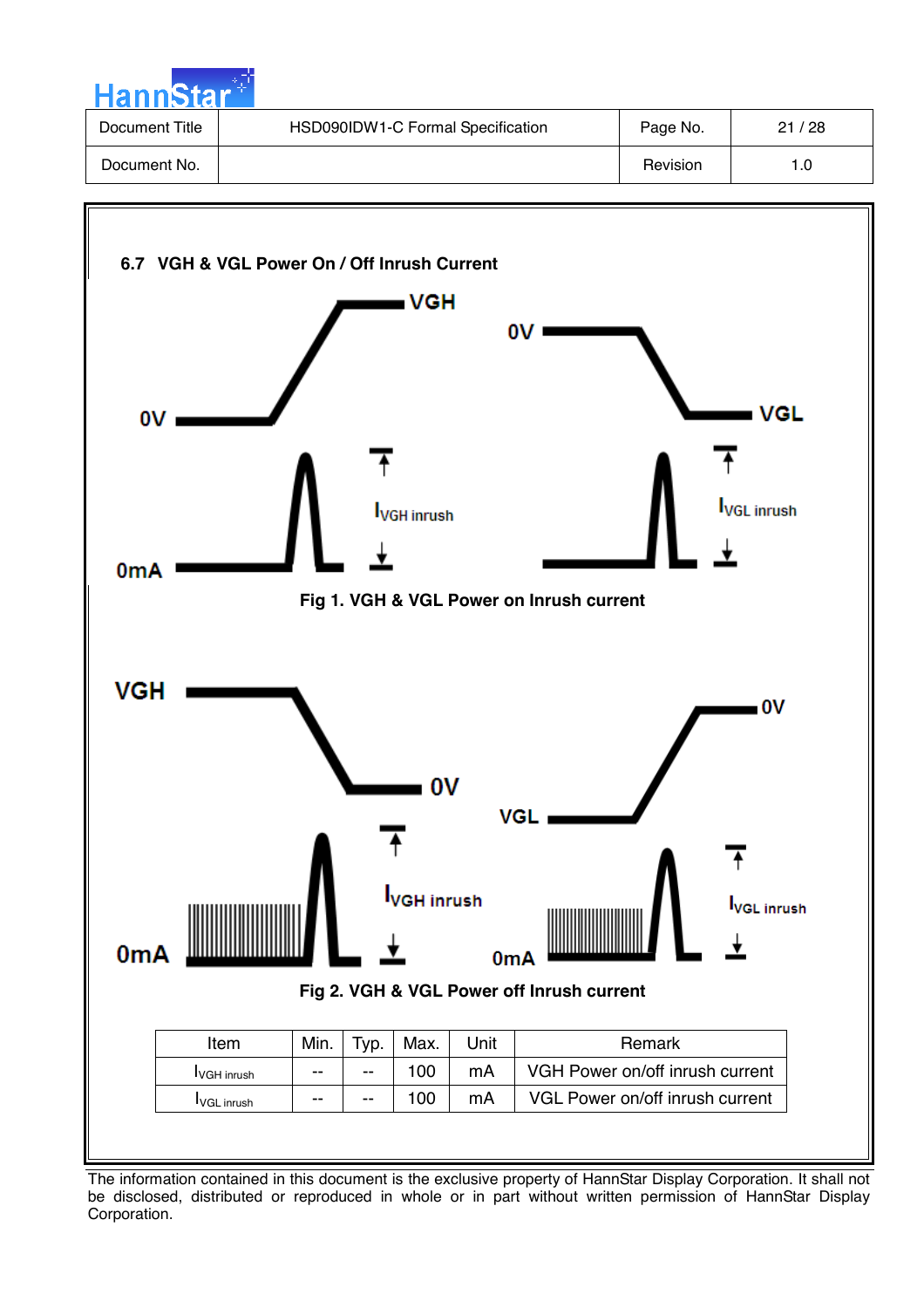| <b>HannStar</b> |                                   |          |       |
|-----------------|-----------------------------------|----------|-------|
| Document Title  | HSD090IDW1-C Formal Specification | Page No. | 22/28 |
| Document No.    |                                   | Revision | 1.0   |



The information contained in this document is the exclusive property of HannStar Display Corporation. It shall not be disclosed, distributed or reproduced in whole or in part without written permission of HannStar Display Corporation.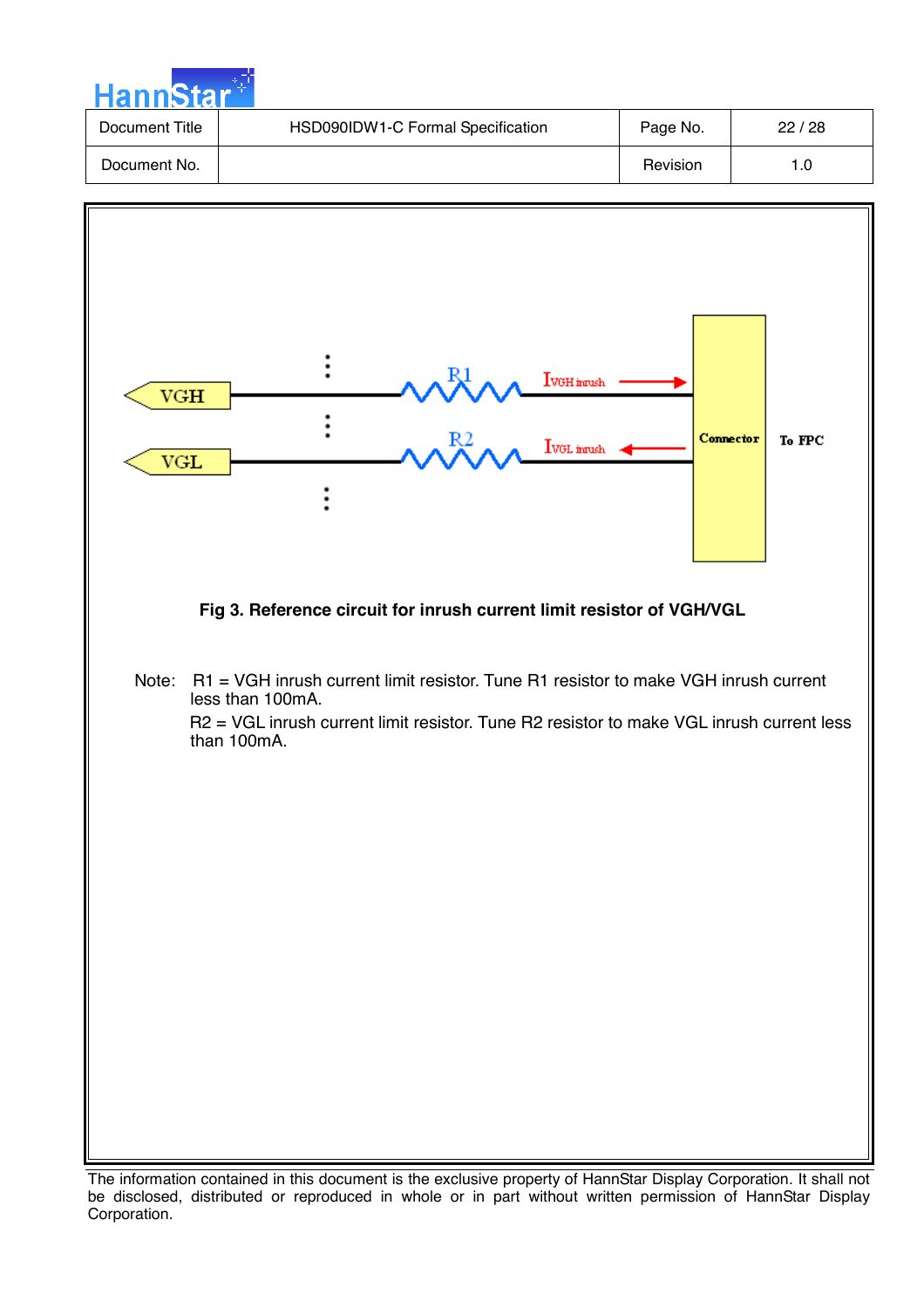| HannStar <sup>*</sup> |                                   |          |       |
|-----------------------|-----------------------------------|----------|-------|
| Document Title        | HSD090IDW1-C Formal Specification | Page No. | 23/28 |
| Document No.          |                                   | Revision | 1.0   |

المالي

| No.            | Item                                              | Conditions                                                                                                                                                                      | Remark                           |
|----------------|---------------------------------------------------|---------------------------------------------------------------------------------------------------------------------------------------------------------------------------------|----------------------------------|
| 1              | High Temperature Storage                          | Ta= $+80^{\circ}$ C, 240hrs                                                                                                                                                     |                                  |
| $\overline{2}$ | Low Temperature Storage                           | Ta=-30°C, 240hrs                                                                                                                                                                |                                  |
| 3              | <b>High Temperature Operation</b>                 | Ta=+70°C, 240hrs                                                                                                                                                                |                                  |
| 4              | Low Temperature Operation                         | Ta=-20°C, 240hrs                                                                                                                                                                |                                  |
| 5              | High Temperature and High<br>Humidity (operation) | Ta=+60°C, 90%RH, 240hrs                                                                                                                                                         |                                  |
| 6              | <b>Thermal Cycling Test</b><br>(non operation)    | $-30^{\circ}$ C(30min) $\rightarrow +80^{\circ}$ C(30min), 200cycles                                                                                                            |                                  |
| $\overline{7}$ | Electrostatic Discharge                           | $\pm 200V, 200pF(0\Omega)$ 1 time/each terminal                                                                                                                                 |                                  |
| 8              | Vibration                                         | 1. Random:<br>1.04Grms, 5~500Hz, X/Y/Z,<br>30min/each direction<br>2. Sine:<br>Freq. Range: 8~33.3Hz<br>Stoke: 1.3mm<br>Sweep: 2.9G, 33.3~400Hz<br>X/Z: 2hr, Y: 4hr, cyc: 15min |                                  |
| 9              | Shock                                             | 100G, 6ms, $\pm X$ , $\pm Y$ , $\pm Z$<br>3 time for each direction                                                                                                             | JIS C7021, A-10<br>(Condition A) |
|                | 10 Vibration (with carton)                        | Random: 0.015G^2/Hz, 5~200Hz<br>-6dB/Octave, 200~400Hz<br>XYZ each direction: 2hr                                                                                               |                                  |
| 11             | Drop (with carton)                                | Height: 60cm<br>1 corner, 3 edges, 6 surfaces                                                                                                                                   | <b>JIS Z0202</b>                 |

Note: There is no display function NG issue occurred, all the cosmetic specification is judged before the reliability stress.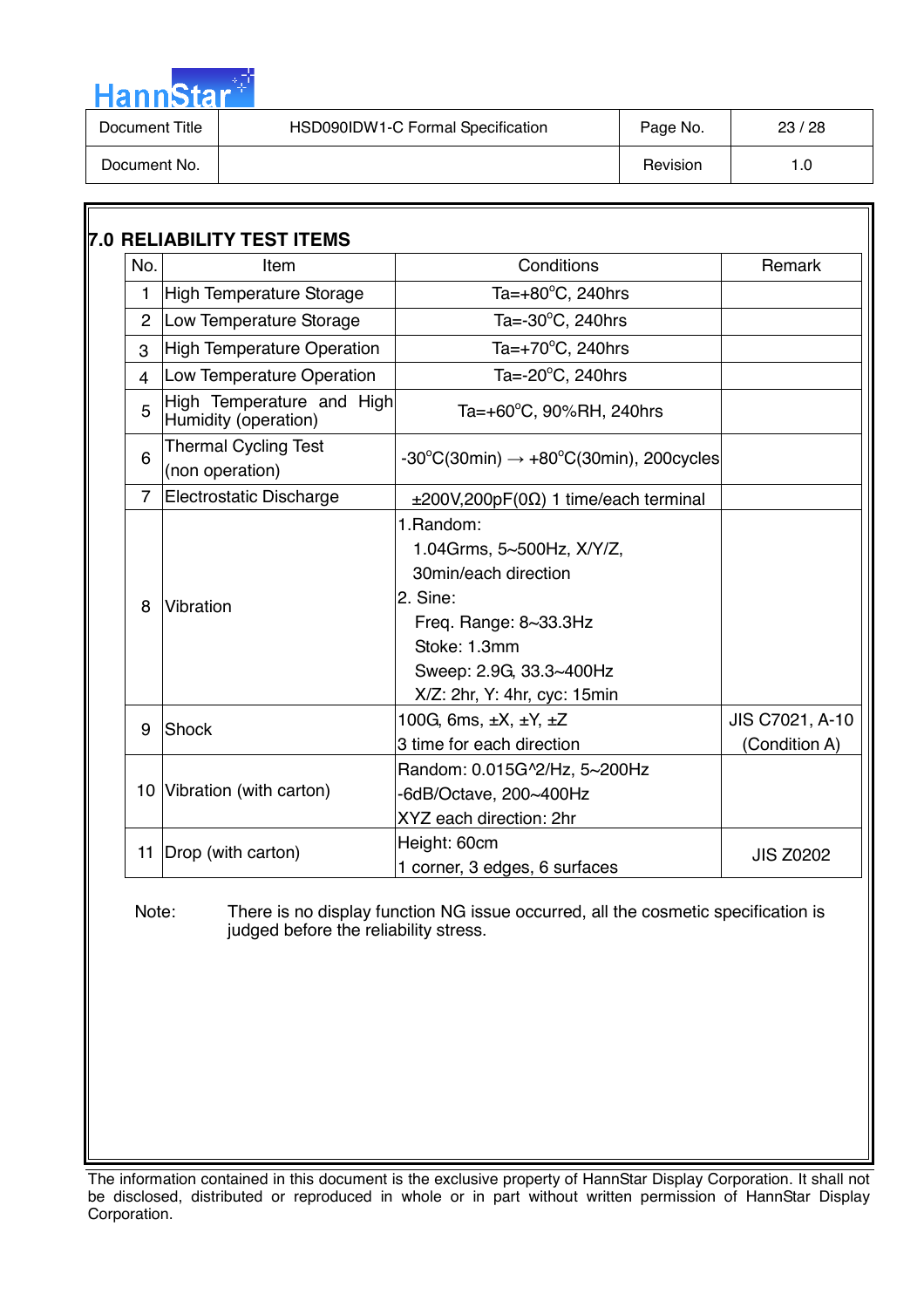| <b>Hannstar</b> |                                   |          |       |  |  |  |  |  |  |
|-----------------|-----------------------------------|----------|-------|--|--|--|--|--|--|
| Document Title  | HSD090IDW1-C Formal Specification | Page No. | 24/28 |  |  |  |  |  |  |
| Document No.    |                                   | Revision | 1.0   |  |  |  |  |  |  |

a na matsayin

 $\sim$ 



The information contained in this document is the exclusive property of HannStar Display Corporation. It shall not be disclosed, distributed or reproduced in whole or in part without written permission of HannStar Display Corporation.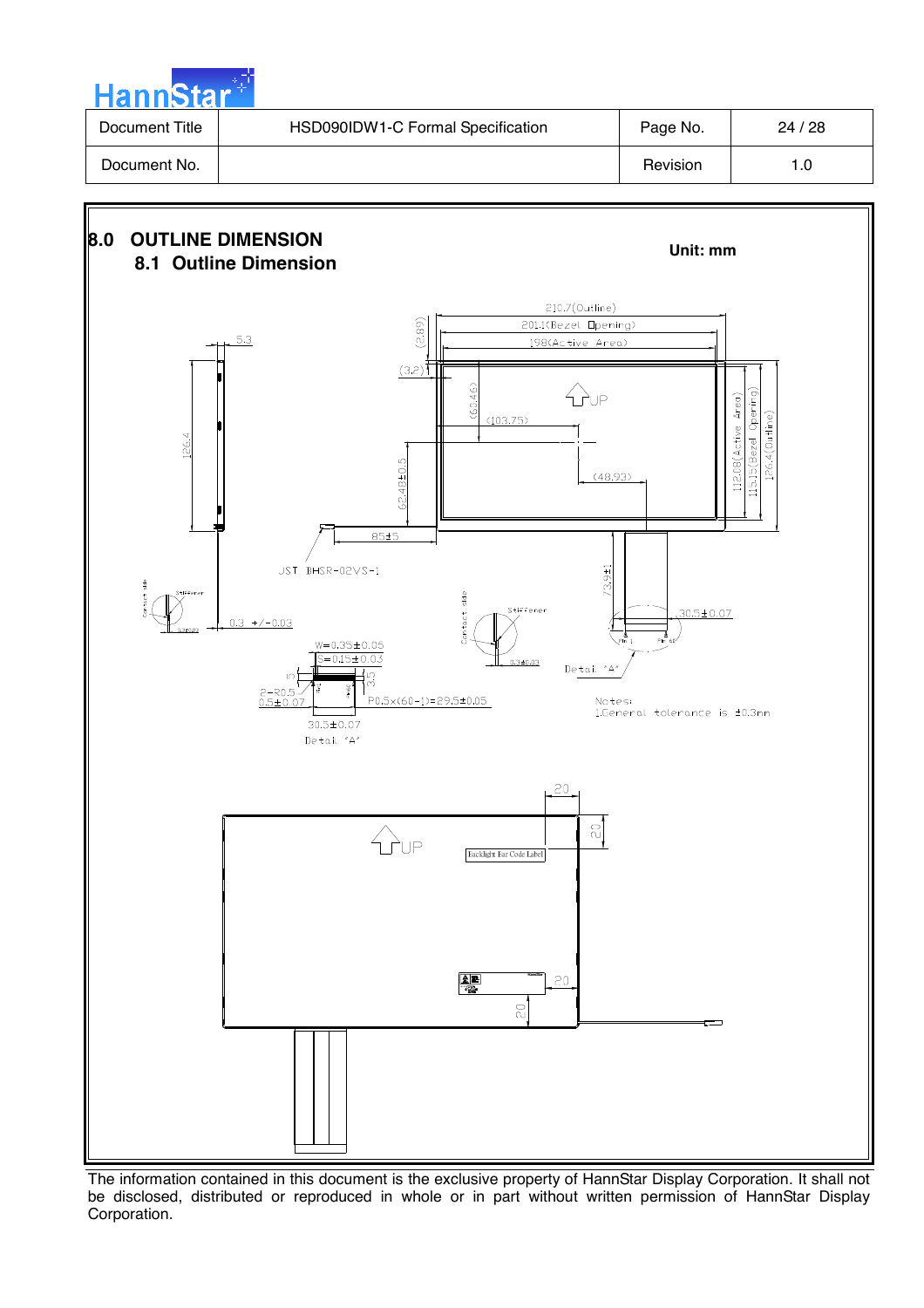

| Document Title | HSD090IDW1-C Formal Specification | Page No. | 25/28 |
|----------------|-----------------------------------|----------|-------|
| Document No.   |                                   | Revision |       |

**9.0 LOT MARK** 

#### **9.1 Lot Mark**



code 1,2,3,4,5,6: HannStar internal flow control code.

code 7: production location.

code 8: production year.

code 9: production month.

code 10,11,12,13,14,15: serial number.

Note (1) Production Year: Code 8 is defined by the last number of the year, for example

| Year | 2006 | 2007 | 2008 | 2009 | 2010 | 2011 | 2012 | 2013 | 2014 | 2015 |
|------|------|------|------|------|------|------|------|------|------|------|
| Mark |      |      |      |      |      |      |      |      |      |      |

Note (2) Production Month

| Month | Jan. | Feb. | Mar. | Apr. | May.   Jun.   Jul.   Aug.   Sep.   Oct   Nov. |  |  | Dec. |
|-------|------|------|------|------|-----------------------------------------------|--|--|------|
| Mark  |      |      |      |      |                                               |  |  |      |

# **9.2 Detail of Lot Mark**

- (1) Location: The label is attached to the backside of the LCD module. (See Section 8.0 OUTLINE DIMENSION)
- (2) Detail of the Mark: as attached below.
- (3) This is subject to change without prior notice.

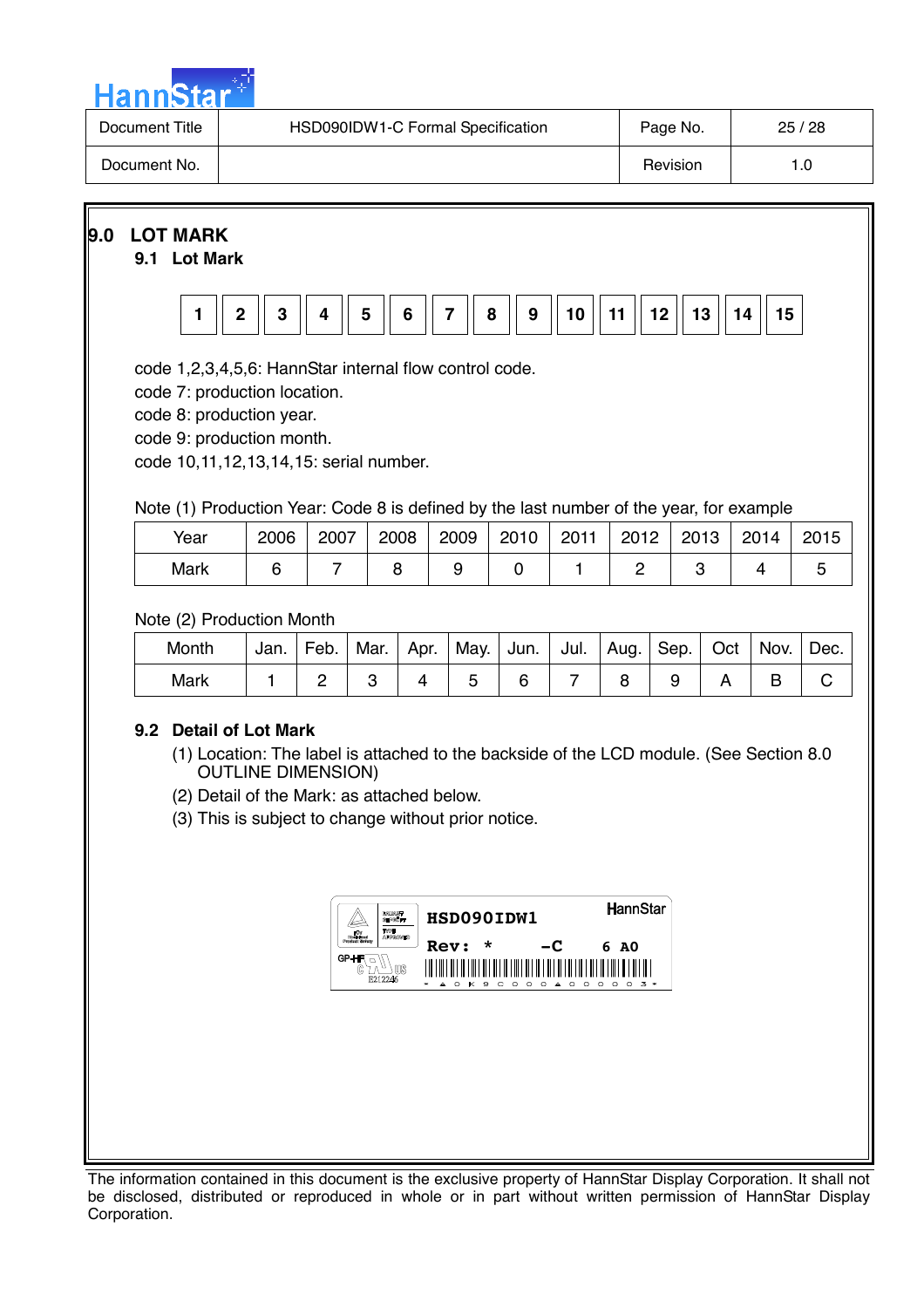

| Document Title | HSD090IDW1-C Formal Specification | Page No. | 26/28 |
|----------------|-----------------------------------|----------|-------|
| Document No.   |                                   | Revision |       |



The information contained in this document is the exclusive property of HannStar Display Corporation. It shall not be disclosed, distributed or reproduced in whole or in part without written permission of HannStar Display Corporation.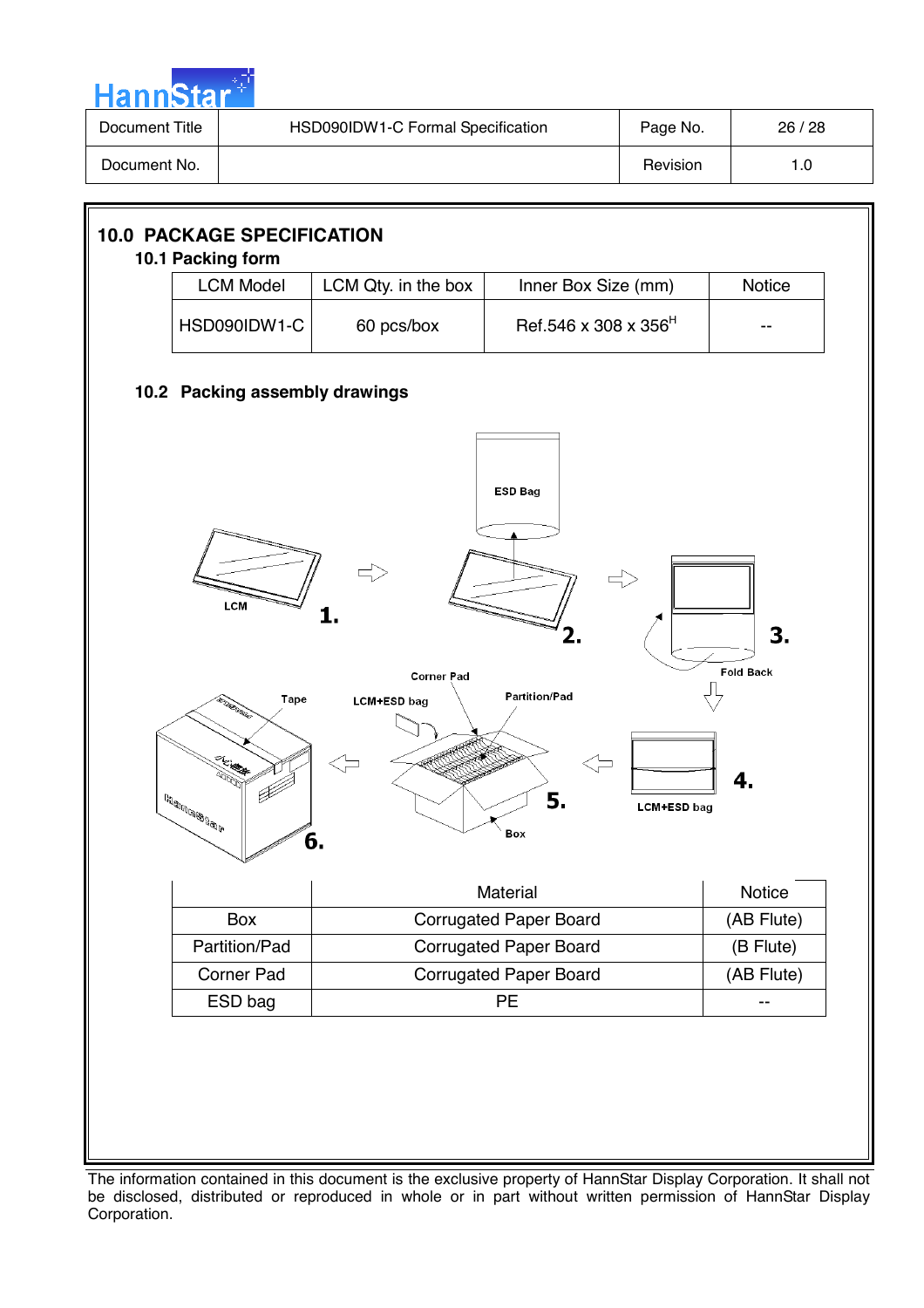

| Document Title | HSD090IDW1-C Formal Specification | Page No. | 27/28 |
|----------------|-----------------------------------|----------|-------|
| Document No.   |                                   | Revision | 1.0   |

# **11.0 GENERAL PRECAUTION**

#### **11.1 Use Restriction**

This product is not authorized for use in life supporting systems, aircraft navigation control systems, military systems and any other application where performance failure could be life-threatening or otherwise catastrophic.

#### **11.2 Disassembling or Modification**

 Do not disassemble or modify the module. It may damage sensitive parts inside LCD module, and may cause scratches or dust on the display. HannStar does not warrant the module, if customers disassemble or modify the module.

#### **11.3 Breakage of LCD Panel**

- 11.3.1.If LCD panel is broken and liquid crystal spills out, do not ingest or inhale liquid crystal, and do not contact liquid crystal with skin.
- 11.3.2. If liquid crystal contacts mouth or eyes, rinse out with water immediately.
- 11.3.3. If liquid crystal contacts skin or cloths, wash it off immediately with alcohol and rinse thoroughly with water.
- 11.3.4. Handle carefully with chips of glass that may cause injury, when the glass is broken.

#### **11.4 Electric Shock**

- 11.4.1. Disconnect power supply before handling LCD module.
- 11.4.2. Do not pull or fold the LED cable.
- 11.4.3. Do not touch the parts inside LCD modules and the fluorescent LED's connector or cables in order to prevent electric shock.

# **11.5 Absolute Maximum Ratings and Power Protection Circuit**

- 11.5.1. Do not exceed the absolute maximum rating values, such as the supply voltage variation, input voltage variation, variation in parts' parameters, environmental temperature, etc., otherwise LCD module may be damaged.
- 11.5.2. Please do not leave LCD module in the environment of high humidity and high temperature for a long time.
- 11.5.3. It's recommended to employ protection circuit for power supply.

#### **11.6 Operation**

- 11.6.1 Do not touch, push or rub the polarizer with anything harder than HB pencil lead.
- 11.6.2 Use fingerstalls of soft gloves in order to keep clean display quality, when persons handle the LCD module for incoming inspection or assembly.
- 11.6.3 When the surface is dusty, please wipe gently with absorbent cotton or other soft material.

The information contained in this document is the exclusive property of HannStar Display Corporation. It shall not be disclosed, distributed or reproduced in whole or in part without written permission of HannStar Display Corporation.